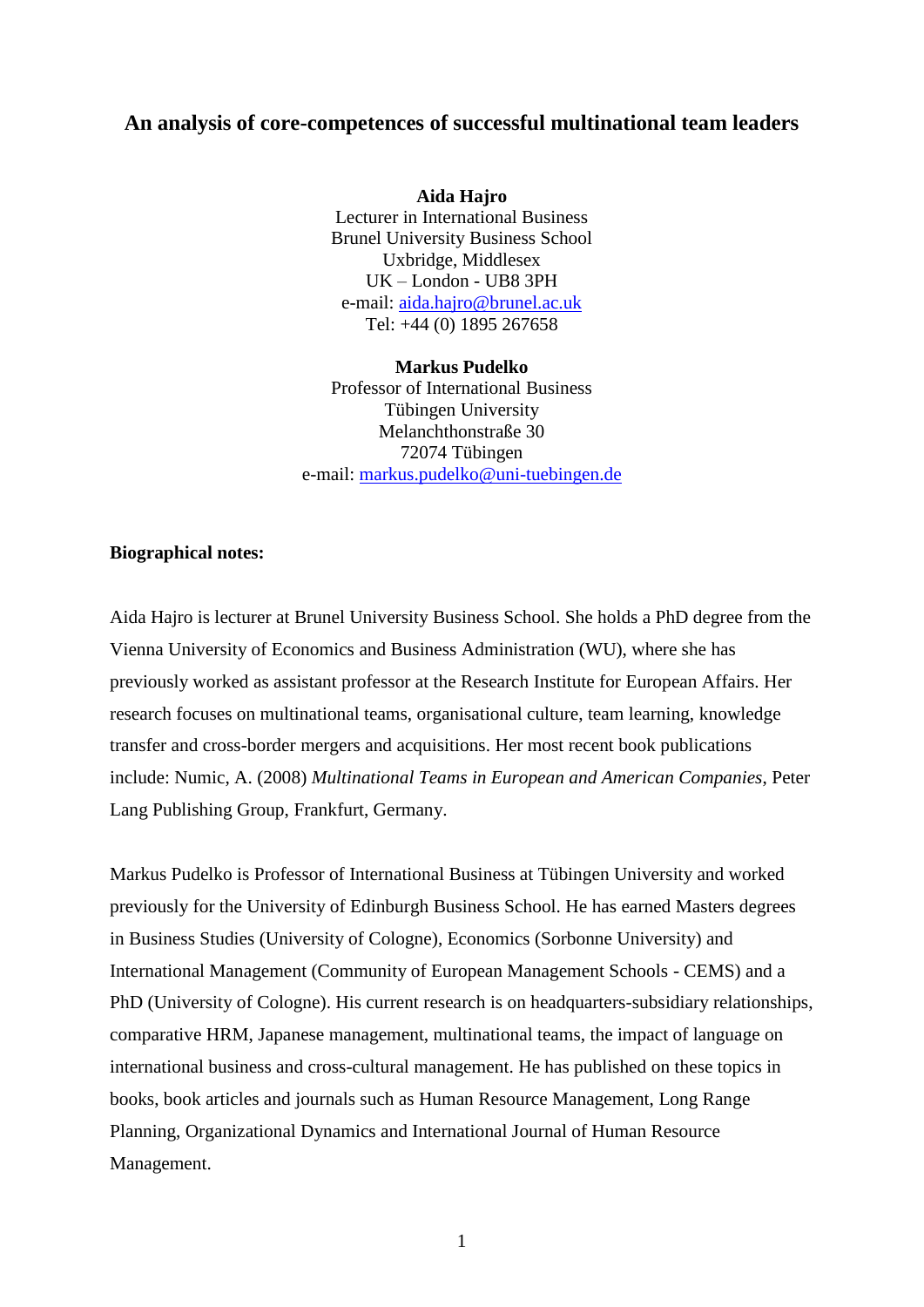## **An analysis of core-competences of successful multinational team leaders**

## **Abstract:**

Researchers have endeavoured to understand the factors that enable effective functioning of multinational teams (MNTs) but with few exceptions they have ignored studying the competences of MNT leaders. In this paper we present those competences leaders must possess in order to effectively lead MNTs. Our findings are based on 70 problem-centred interviews with MNT leaders and members from five multinational corporations. The competences our interviewees mentioned most frequently for effective leadership were knowledge management and transfer. Results further indicated that a leader must be crossculturally competent and multilingual in order to motivate MNT members to fully explore, exploit and transfer valuable knowledge within the team and beyond.

**Keywords:** multinational teams, leadership, competences, knowledge management, crosscultural competence, motivation, language, corporate culture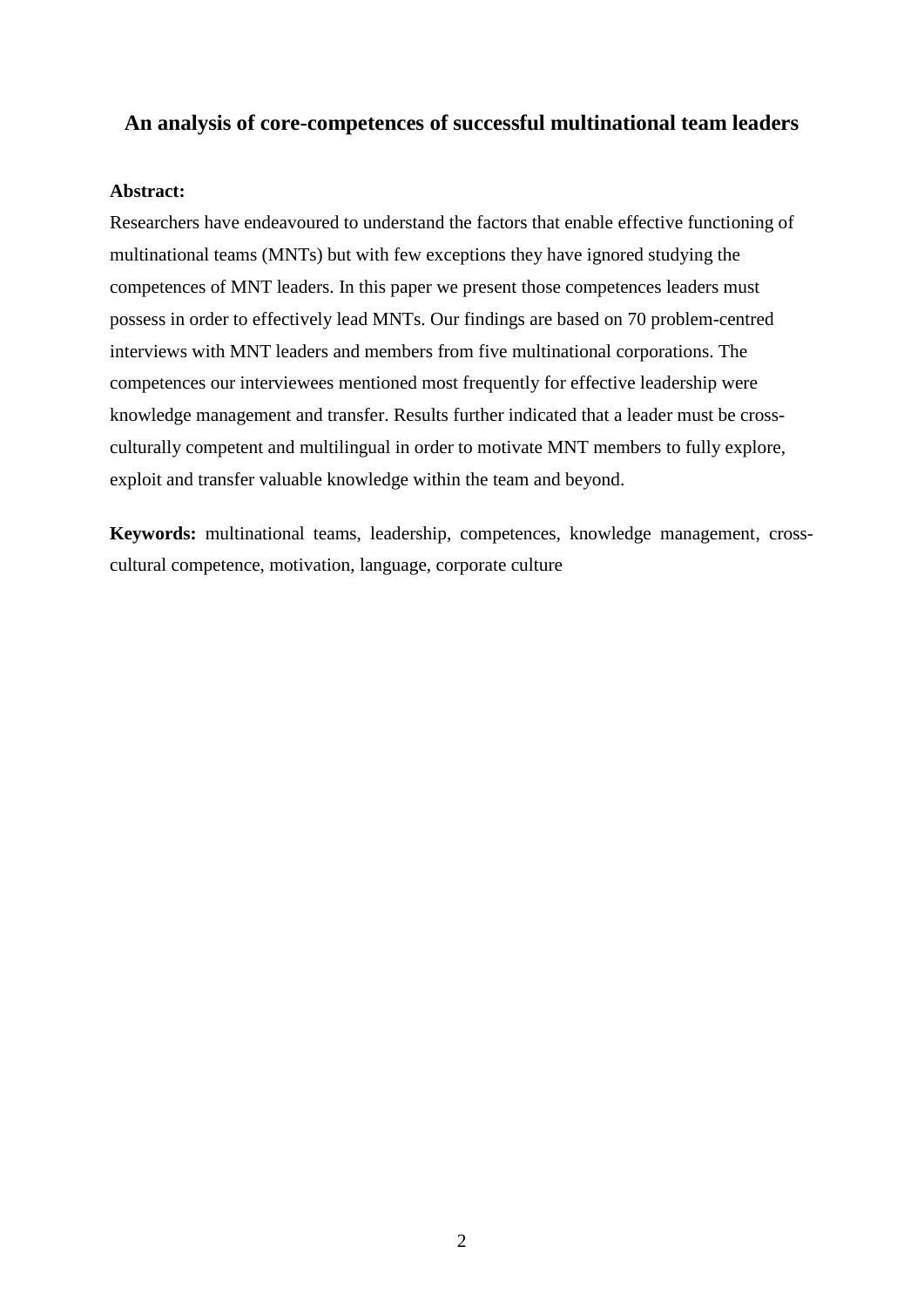## **Introduction**

Despite the fact that a substantial body of literature is addressing the performance of teams in general, MNTs still remain a relatively understudied field of research. Multinational teams are defined here as organisational teams consisting of three or more individuals from two or more different countries who are provided with tools and procedures to address certain sets of organisational tasks over a longer period of time (Earley and Gibson, 2002). Several authors have argued that MNTs can provide advantages for organisations (Earley and Gibson, 2002; Earley and Mosakowski, 2000; Ely and Thomas, 2001), while others have described more negative processes that occur in MNTs (e.g., Shapiro et al., 2002; Watson et al., 1998). Researchers have endeavoured to understand the factors that enable the effective functioning of MNTs, but only few team performance models have specified leadership as a central driver of team processes (e.g. Zaccaro et al., 2001; Fink et al., 2004a). More specifically, with few exceptions (e.g., Joshi and Lazarova, 2005), researchers have ignored studying the competences of MNT leaders.

In order to fill this gap in the literature, the purpose of this study is to explore the competences that leaders should possess in order to effectively lead MNTs. This study has been conducted across five companies and is based on 70 problem-centred interviews with 38 MNT leaders and 32 MNT members. The participants have been asked to explain how a team leader can improve the effectiveness of his/her team and cope with critical incidents that are likely to emerge in MNTs. The problem-centred interviews were analysed by qualitative content analysis using Atlas.ti software. Several team leader competences that contribute to team success have been identified.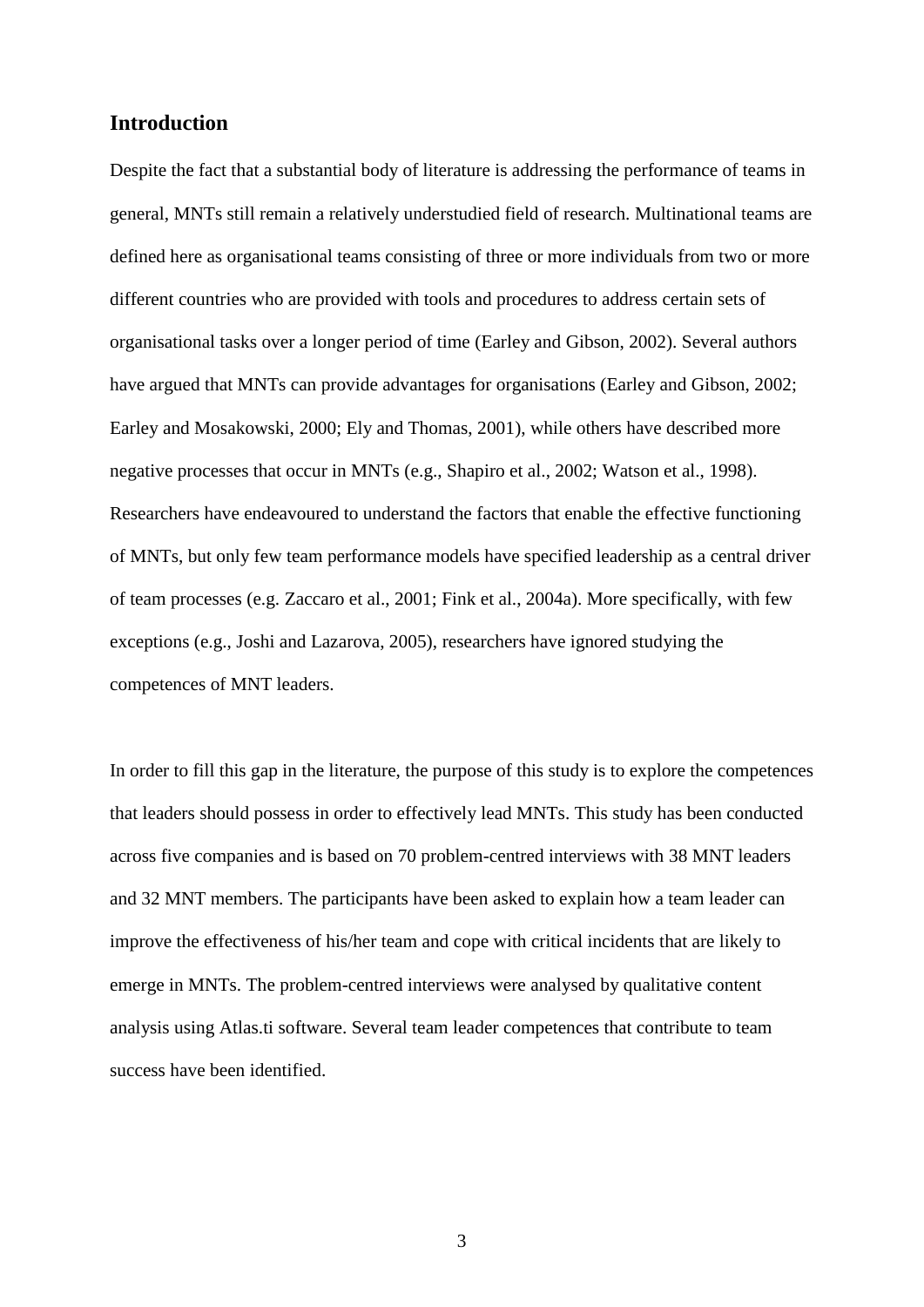In the following, we provide a review of the current research related to leadership in MNTs. Subsequently, the method of data collection and analysis is outlined in detail, followed by the presentation and the discussion of our results.

## **Leadership in MNTs**

Given the increasing complexity of work and the growing workforce diversity, MNTs have been introduced to many organisations (Earley and Gibson, 2002). With the success of Japanese manufacturers, Western organisations sought to identify keys to team success and strove to imitate these features in their own organisations. As a consequence, teamwork has been frequently adopted also in Western companies (Erez and Earley, 1993; Butler and Earley, 2001). Globalisation has increased pressure on these teams, requiring them not only to perform to high standards, but also to do so across geographically dispersed business units. This trend suggests that an increased understanding of how to make best use of MNTs contributes to competitive advantage (Butler and Earley, 2001).

Literature on MNTs is characterised by several inconsistencies. Some studies show, for example, that MNTs are more innovative and derive higher quality solutions (Ely and Thomas, 2001; Earley and Mosakowski, 2000; O'Reilly and Chatman, 1996; Cox et al. 1991); others find that international diversity is detrimental to performance in the long run, showing that homogeneous teams are more innovative and better performing (Watson et al., 1998; Watson et al., 1993).

Research specifically focussed on leadership in MNTs is with few exceptions (e.g., Joshi and Lazarova, 2005) still conceptual, anecdotal, or based only on single-country samples (Kirkman et al., 2004), indicating that it is still in a very early stage of development.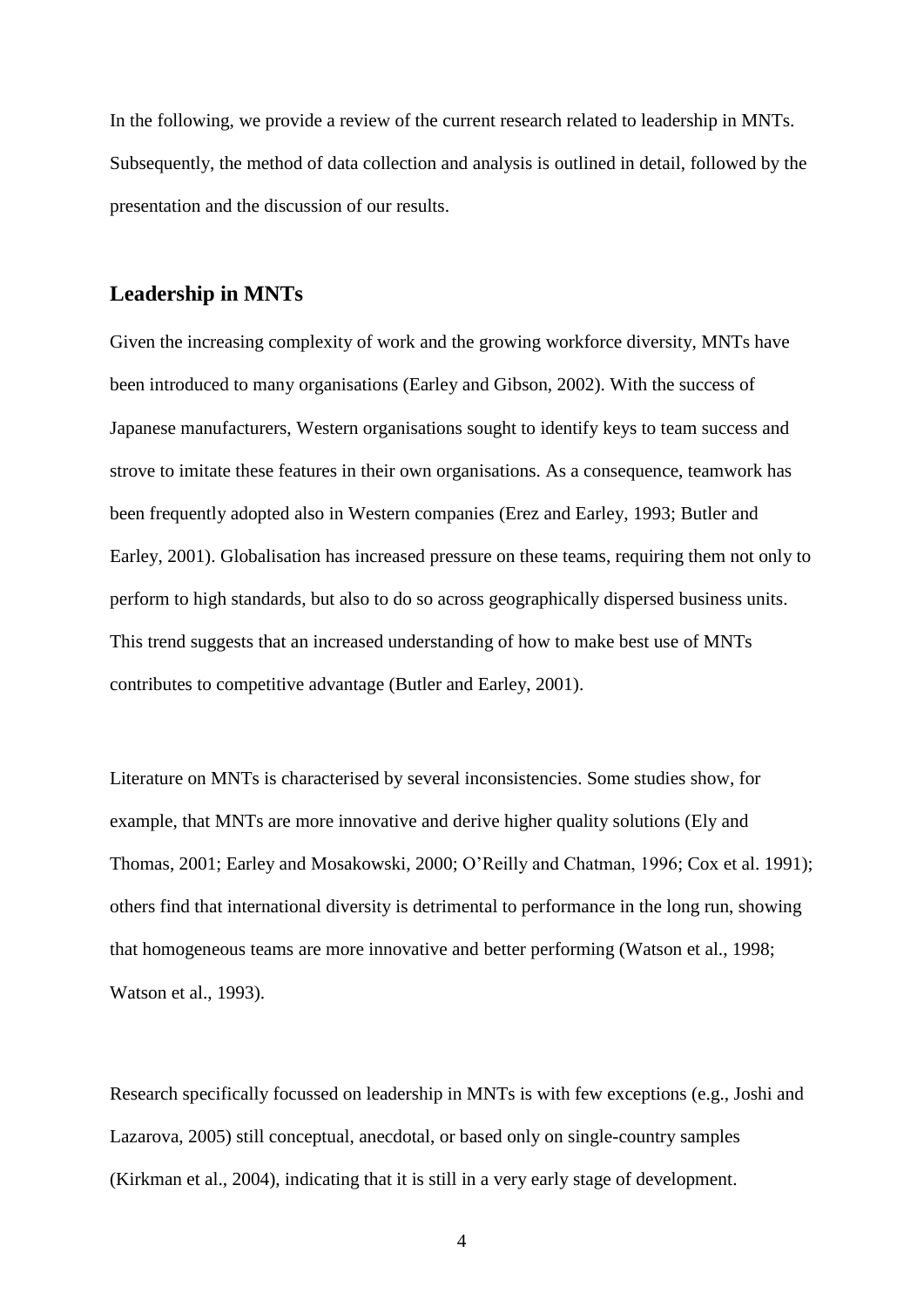Joshi and Lazarova (2005) conducted a phone-interview based study with 89 MNT members and 50 MNT leaders from a Fortune 500 company. They identified four competences for effective leadership that were considered to be important by respondents across multiple locations: communication; direction and goal setting; motivating and inspiring; and facilitating teamwork. In particular communication and goal setting were perceived by a clear majority (65% or more) of the MNT members in each country as significant MNT leader competences; these two competences thus seem to be generally viewed as key to successful MNT leadership. Given the universal appeal of the four above cited competences among the respondents, for this study it was proposed that these might be viewed as "core competences" of effective MNT leadership. Surprisingly, none of these competences is specific to leadership in a cross-cultural context as they all also apply to mono-cultural teams.

According to Zaccaro et al. (2001) MNT leaders are primarily responsible for defining team goals, setting the direction, organising the team work and supporting the team to accomplish its mission. Fink et al. (2004a) argue that they also play an important role in the implementation phase of any team work. During this interaction process of MNTs, the experienced team leader influences the perceptions and expectations of team members and stresses shared objectives and mutual interests. Experienced managers, who know which norms proved successful in previous teams, can contribute to the performance of current teams by influencing the development of their norms. Successful MNT leaders also do so by the selection of people and the delegation and implementation of tasks.

Maznevski and DiStefano (2000) suggest that MNT leaders need to be able to map, bridge, and integrate the different perspectives of MNT members. In a similar vein, Matveev and Nelson (2004) explored the relationship between cross cultural communication competence and MNT performance. Their goal was to find out if a high degree of cross-cultural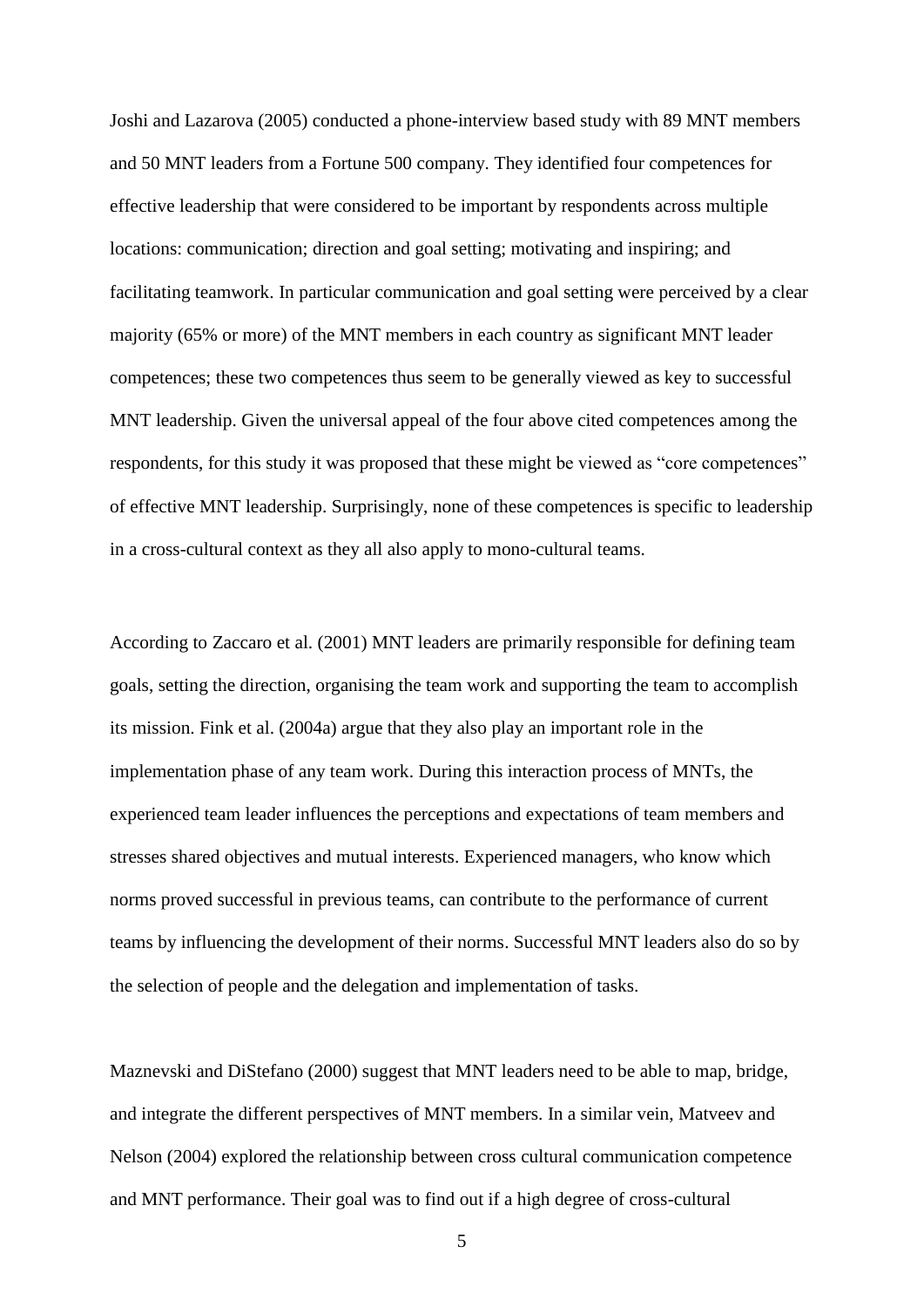communication competence of team members affects the performance of MNTs. Crosscultural communication competence entails a general knowledge of the relevant cultures and languages, affective and behavioural skills such as empathy, human warmth, charisma, and the ability to manage anxiety and uncertainty. More specifically, they distinguish in their work between different dimensions of cross cultural communication competence. Regarding the interpersonal skills dimension, a team member of high cross cultural communication competence acknowledges differences in the communicative and interactional styles of people from different cultures and feels comfortable when communicating with them. The team effectiveness dimension includes such critical skills as the ability of a team member to understand team goals and norms and to pass them on to other members of an MNT. The cultural uncertainty dimension reflects the ability of a team member to be patient in intercultural situations, to be tolerant and accept cultural differences, and to work in a flexible manner with others in an MNT. Finally, according to the cultural empathy dimension, a culturally empathetic team member behaves as though he or she understands the world as do team members from other cultures, shows an appreciation for a variety of working styles, and an ability to view the ways things are done in other cultures not in a negative way but simply as different. The results of Matveev and Nelson's study (ibid) show that there is a positive relationship between the level of cross-cultural communication competence of MNT members and the performance of their MNT. More specifically, and for our study more importantly, the two authors claim that in particular leaders of MNTs must be good cross-cultural communicators in order for a team to perform well.

Schwer (2004) argues that team leaders with international experience should possess a higher degree of cultural awareness and empathy which should help them reframe conflicts and misunderstandings, change wrong perceptions of others in the team, break stereotypes and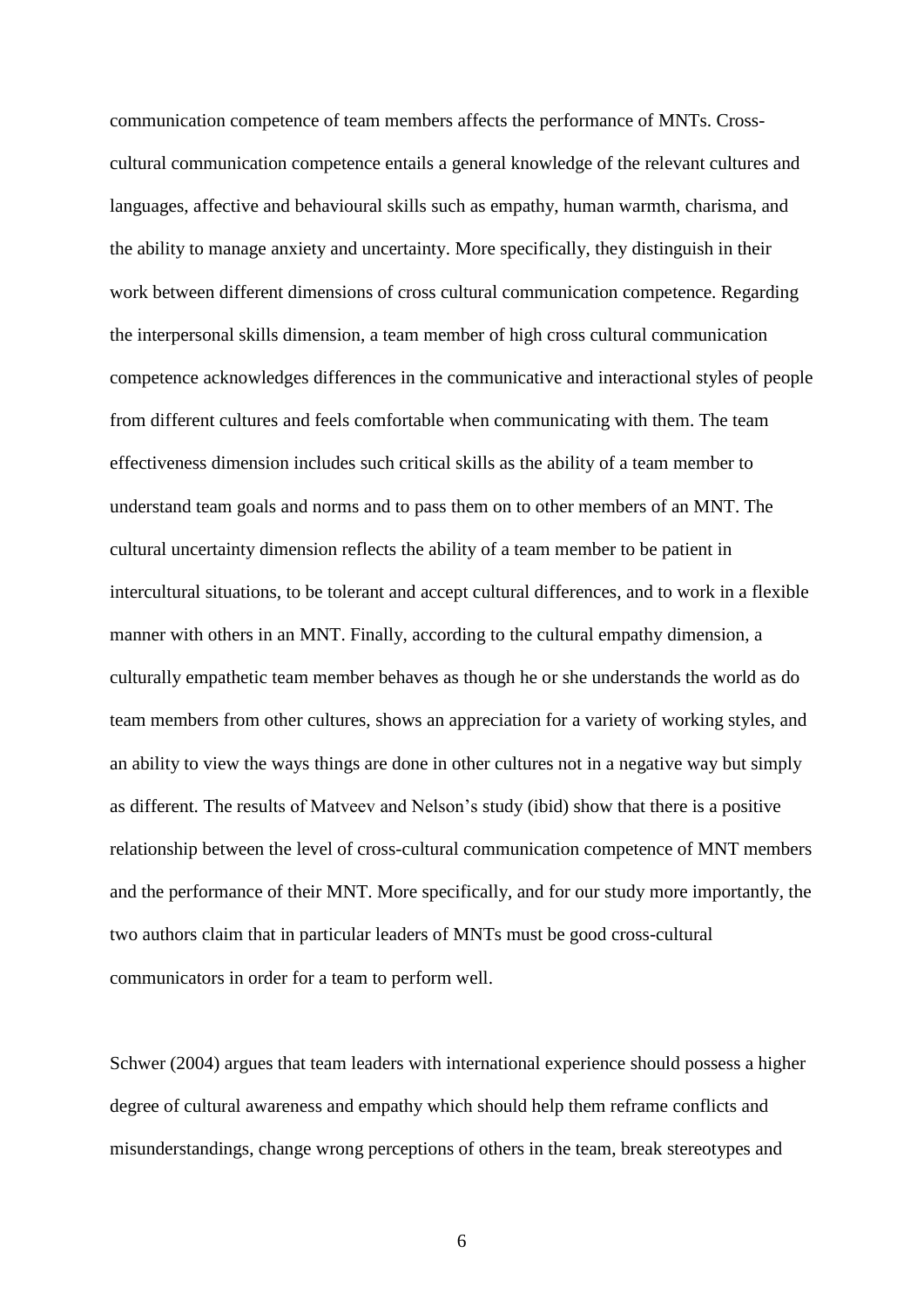establish commonly shared and accepted team norms. Such individuals are likely to contribute to the overall success of diverse teams.

Cummings (2007) studied 129 teams working across different units in a multinational company. Results suggest that a good communication style of team leaders versus their team members mitigates the negative impact of high geographical dispersion. He concluded that leaders should communicate with team members who are dispersed across different units of a multinational company more frequently than they typically do and that they should create for such teams norms that encourage team members to communicate among themselves frequently and openly.

Although cross-cultural research emphasises that different cultural groups have different conceptions of what leadership should entail, a recent study has shown that attributes associated with charismatic and transformational leadership are universally endorsed as contributing to outstanding leadership. This hypothesis was confirmed as part of the GLOBE Research Program (Dickson et al., 2006) across 60 nations. Consequently, charismatic and transformational leaders are able to create and handle effective teams and be helpful in transferring and implementing successfully applied team norms.

Also according to Schweiger et al. (2003) MNT leadership is critical. Many of the successful MNT leaders are able to succeed because of their ability to manage the complexities of MNT functioning and navigate the team context. The authors identified a number of the personal capabilities and characteristics relevant to increased performance. These are the ability to understand skills needed on an MNT; to have a solid relationship with subsidiaries; to be multilingual; to have project management skills; to have a high need for achievement; and to demonstrate open-mindedness for learning.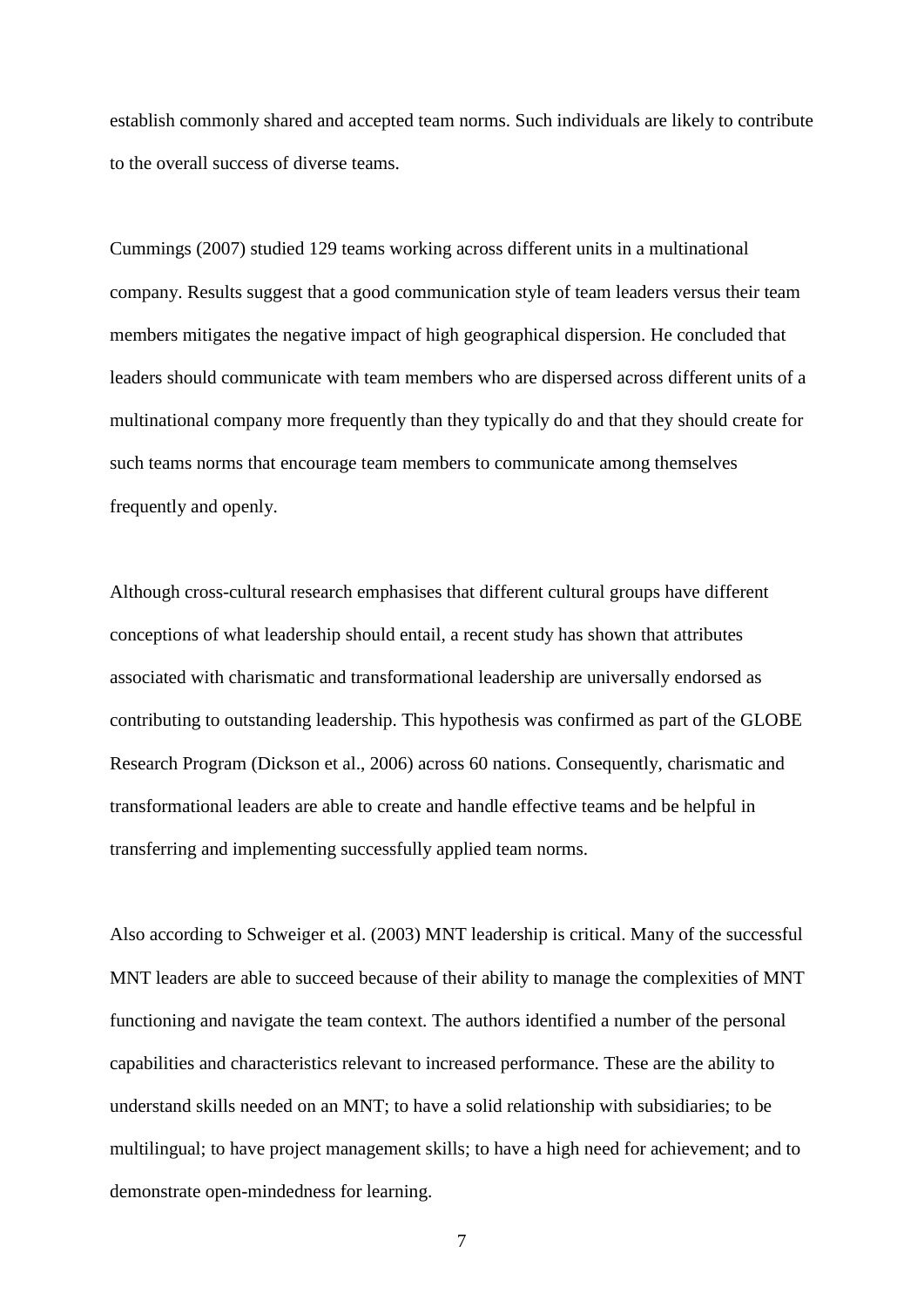A review of the relevant literature, which we have briefly summarised above, indicates that research has so far been limited to investigating primarily individual characteristics of team leaders. If context has been considered, it was the immediate context of the leaders' own teams. What researchers have so far ignored, however, is studying the role of MNT leaders within their overall organisational context and, in addition to that, across different organisations simultaneously. What we understand from current research is that MNTs need successful team leaders, who are capable of exploiting the team's full potential. But is there a set of specific leadership requirements across all companies or do leadership requirements differ in different institutional settings? In other words, does the organisational context impact MNT leaders' performance? And how can organisations identify and develop team leaders? And ultimately, what does really make a MNT leader successful? These are important, essential and timely questions. Their answers will assist companies in increasing team leader performance in their specific organisational context.

The purpose of our study is to find answers to these important questions. In contrast to previous studies on MNT leadership we investigate MNT dynamics and the role of leaders within the overall organisational context. The fact that this study has been conducted in-depth in five different organisational settings allows us to compare the results across companies and to obtain a much closer understanding of the relevance of the organisational context within which MNT leaders are operating.

## **Method**

### **Data collection and sampling**

In order to cover both the role of MNT leaders and the institutional context within which they operate we rely on multiple sources of evidence. Non-standardised interviews, based on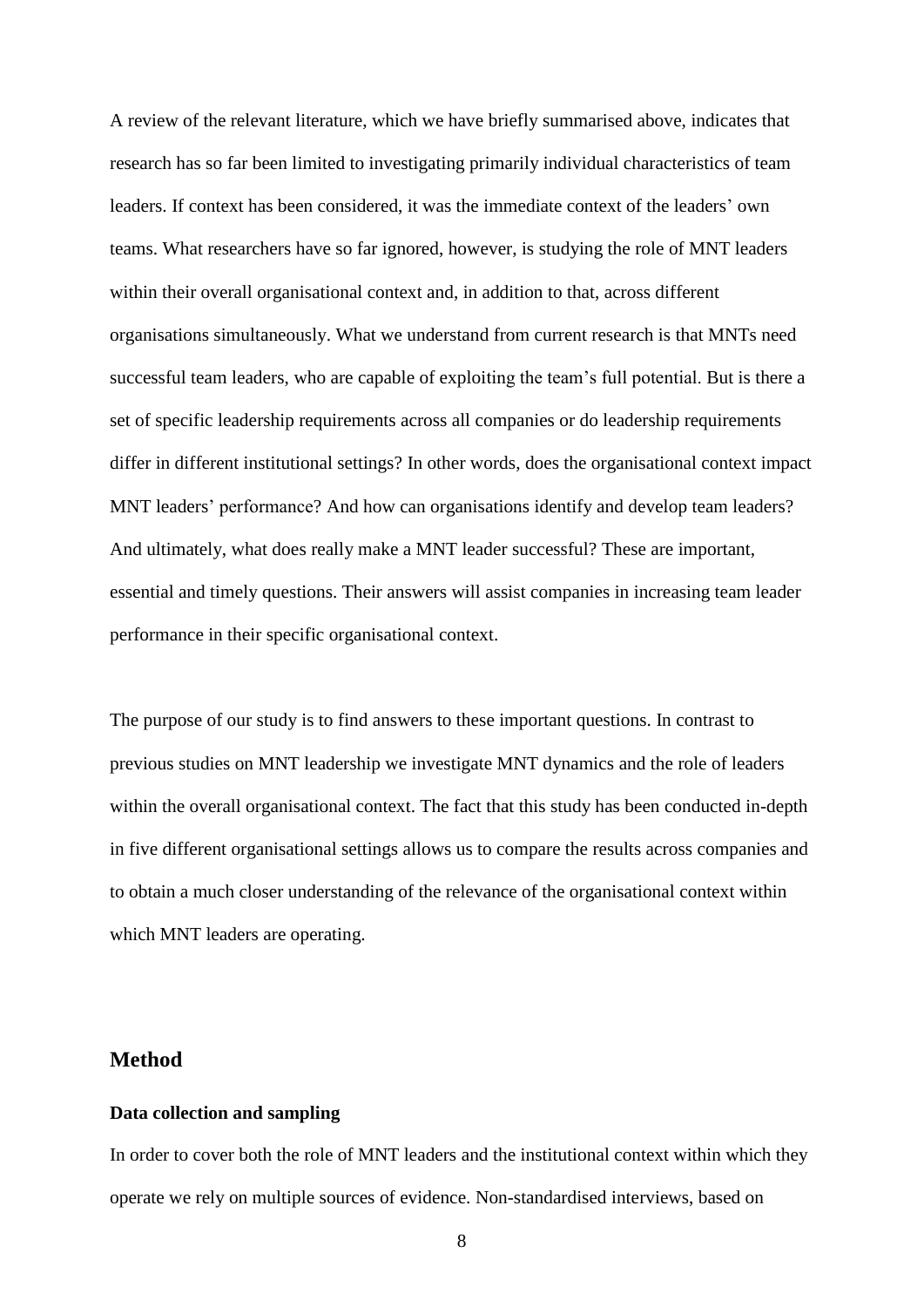problem-centred, narrative questions are the primary data source of this study. This type of interview is open, i.e. the interviewer has to stimulate a conversation. The problem-centred interview is a theory-generating method that is designed to overcome the tension of the researcher being either already preconditioned by theory (and thus risking a blindness to unforeseen results) or being fully undirected by any theoretical concepts (and thus not being able to ask the relevant questions). It is through the iterative interplay of inductive and deductive probing and reflection around critical incidents that the researcher generates new knowledge (Witzel, 2000). In the narrative interview the interviewed person is encouraged to openly and freely talk about his/her experiences, enabling the collection of subjective opinions of the interviewee (Mayring, 2000). Consequently, new, surprising and pervasive cognitions can be gathered, which might be less likely to achieve in the framework of a systematic standardised questioning.

70 problem-centred interviews with narrative questions have been conducted with 38 MNT leaders and 32 MNT members from five companies: one Austrian electronics company (here: *AE*); one regional HQ of a German chemical company (here: *GC*) based in Austria; one US American consumer goods company (here: *ACG*); one German electrical engineering company (here: *GEE*); and one Finnish engineering services firm (here: *FES*). The main criteria for the selection of case companies were the multinationality of their workforces and the diversity of approaches toward MNTs, allowing for a wide spectrum of results.

Data collection has been aimed at developing new conceptual categories up to the point of theoretical saturation. It emerged that a situation where no new categories or properties resulted from the gathering of additional data has been attained after conducting six to seven interviews with team members or team leaders per informant company. However, in all five cases we have conducted additional interviews in order to ensure that the point of theoretical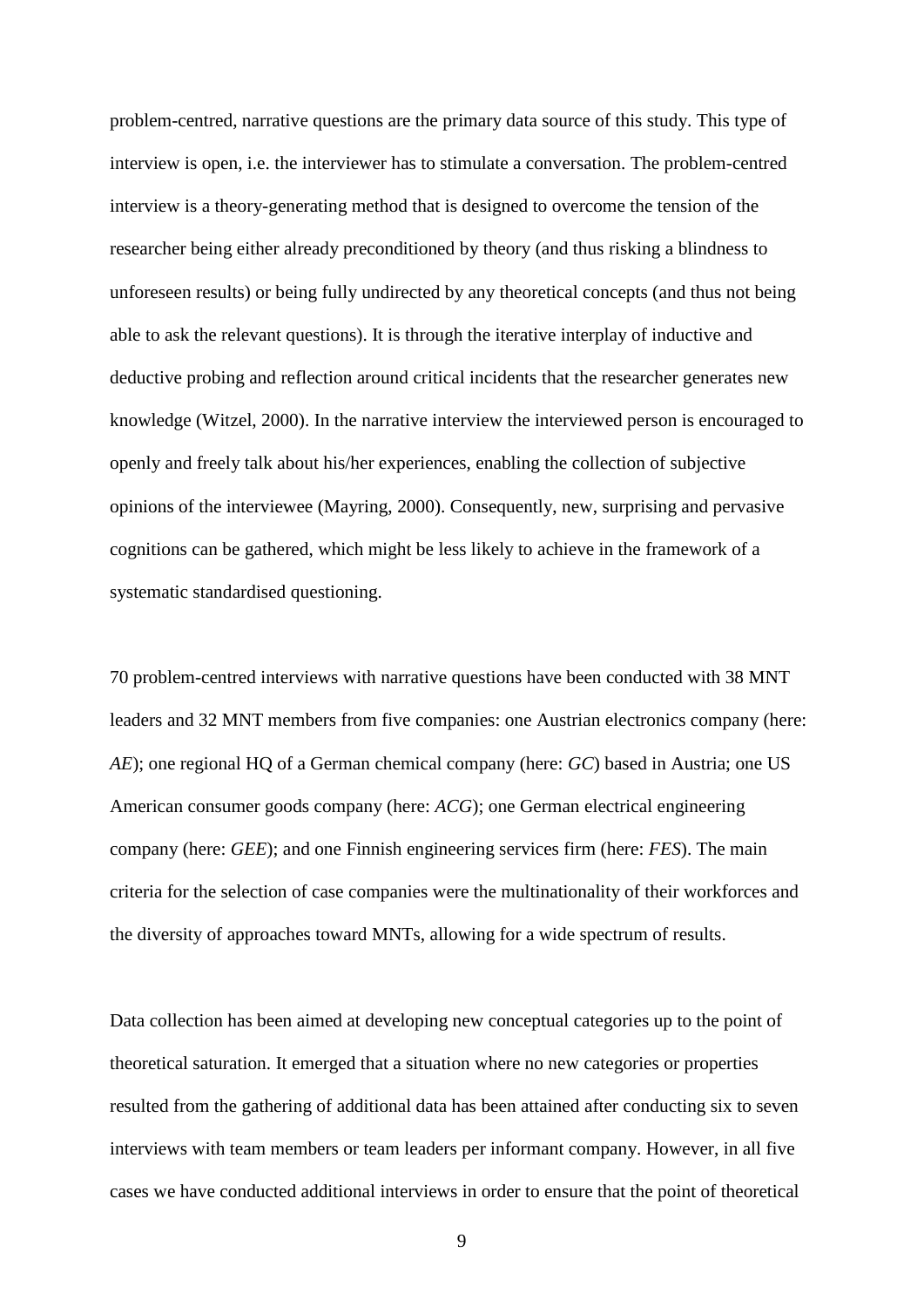saturation has been attained. Respondents came from a variety of nationalities. Table 1 provides more details about the interviewees. Interviews were conducted in 2005 and 2006 and lasted, on average, for one hour. All interviews have been taped and a transcript has been produced. The interviews have been conducted in German, English or Bosnian.

- Insert Table 1 about here -

By asking predominantly 'what', 'how' and 'why' questions, we could obtain a rich picture of what has been occurring in the five case organisations. Interviews were conducted with individual team members and leaders sharing common experiences of working together in the same companies. Team members and team leaders were encouraged to tell their own stories and experiences. Thus we collected workplace stories about critical incidents and remarkable issues in teams; which challenges team leaders face in their teams; how they manage their teams; what they expect from team members and what team members expect from them; and finally about which competences successful team leaders possess. This information allowed for a rich picture to emerge which reflects the reality and complexity of organisational and team life.

Valuable information has also been obtained through actual participation in the organisations and extensive observations of MNT leaders' interactions with team members. Participant observations were conducted by the first author and a research assistant. By spending time in the companies the investigators could gain a deeper understanding for the dynamics of the social settings, MNT processes and MNT functioning. The context has been deliberately part of the design and research issues have been examined by setting them in a contextual and causal relationship.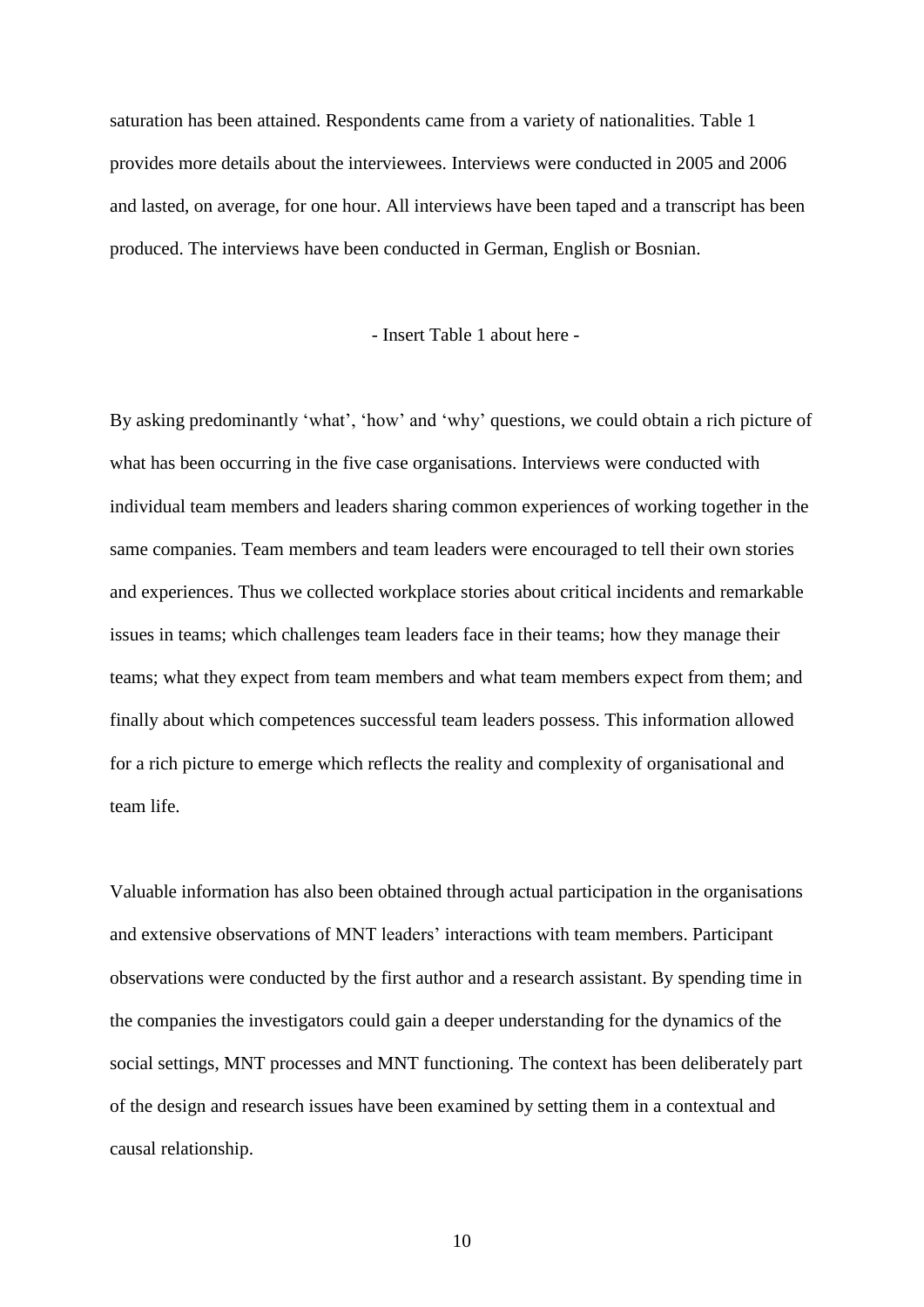#### **Data analysis**

Textual analysis of the interviews has been undertaken with ATLAS.ti computer software support. By enabling the researcher to document the method, ATLAS.ti makes the collection and analysis of data as comprehensible and transparent as possible. The researcher is aware of every single step in the analysis model which helps increasing the validity of the measurement. Two coders were involved in data analysis and both worked with ATLAS.ti. Inter-coder reliability was reached by coding the same sample of twelve interviews from two informant companies (*GEE, FES*) first independently from each other and subsequently by reanalysing the same data together, discussing the results and reaching an inter-coder agreement on the codes and categories derived from the analysis. Coding rules were refined until the assessment suggested an adequate level of agreement.

We used the content analysis method (Mayring, 2000) to analyse the interviews. Inductive category development and deductive category application are the two central approaches of this method of data analysis. The goal is to develop the categories that are as close as possible to the underlying data and to formulate them in a way that reflects best the content of the gathered material. In order to avoid the risk of being overwhelmed by the sheer volume of unstructured data, first inductive categories have been formulated; in a second step, main categories and sub-categories based on the theoretically derived aspects of analysis have been deduced.

Finally, the constant comparative method has been applied. In an iterative process, data obtained in each company has been conceptualised separately into an individual, companyspecific framework and the resulting categories were compared across the different organisations.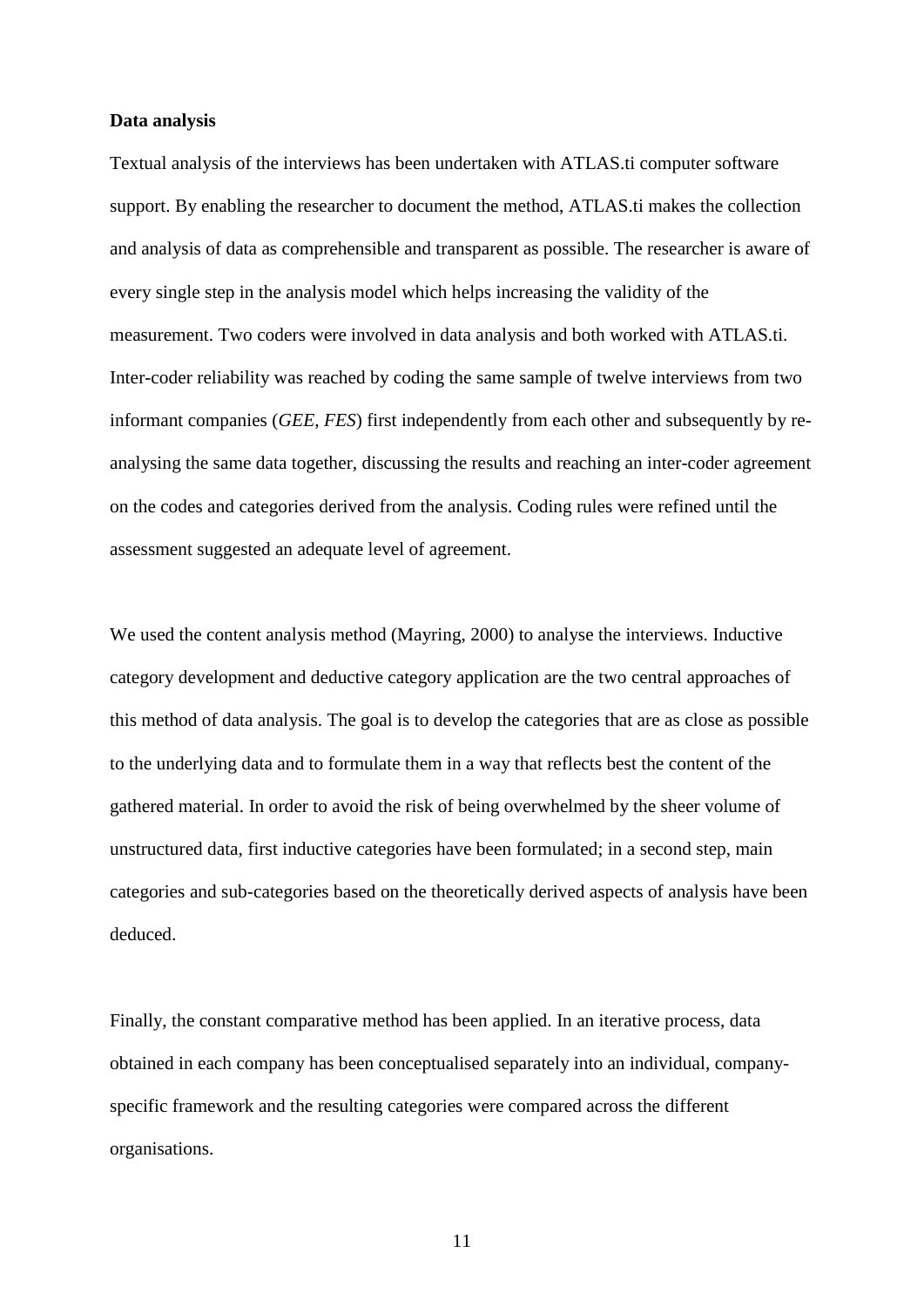## **Competences of MNT leaders**

According to the interviewees, effective team leadership turned out to be one of the most important factors enabling the effective functioning of MNTs. We have identified several competences that were considered as important by both, MNT leaders and members. In Table 2 we present a summary of our findings, indicating the number of quotations per MNT leadership competence mentioned by interview partners and the percentage of interview partners who stressed the importance of the various competences.

#### - Insert Table 2 about here -

Our interviews revealed that by far the most frequently mentioned team leader competence (47% of interviewees; 77 quotations) is *knowledge management and transfer*, as MNT leaders contribute to the creation and dissemination of knowledge within an MNT and beyond. 20% of the interviewees mentioned the following competences as essential for MNT leaders: *cross-cultural awareness* (30 quotations); *motivation* (25 quotations); and *social competence* (23 quotations). MNT leaders need to be cross-culturally competent in order to decrease the number of critical incidents in their culturally diverse teams, be able to motivate members to contribute to common team goals, and have general social skills in order to run a team. According to the interviewees *goal setting* (16% of interviewees; 13 quotations) and *decisionmaking* (14%of interviewees; 12 quotations) are also important roles of an MNT leader. Leaders are expected to define, communicate and facilitate the acceptance of MNTs' goals by helping team members understand how their mission contributes to the overall business strategy. 11% of the interviewees mentioned the following core competences of MNT leaders: the ability to *select the right team members* (18 quotations); to *delegate the right tasks* (15 quotations); *constructive monitoring* (13 quotations); *knowledge of foreign languages* (110 quotations) and *work experience* (9 quotations). Team leaders need to make sure that the right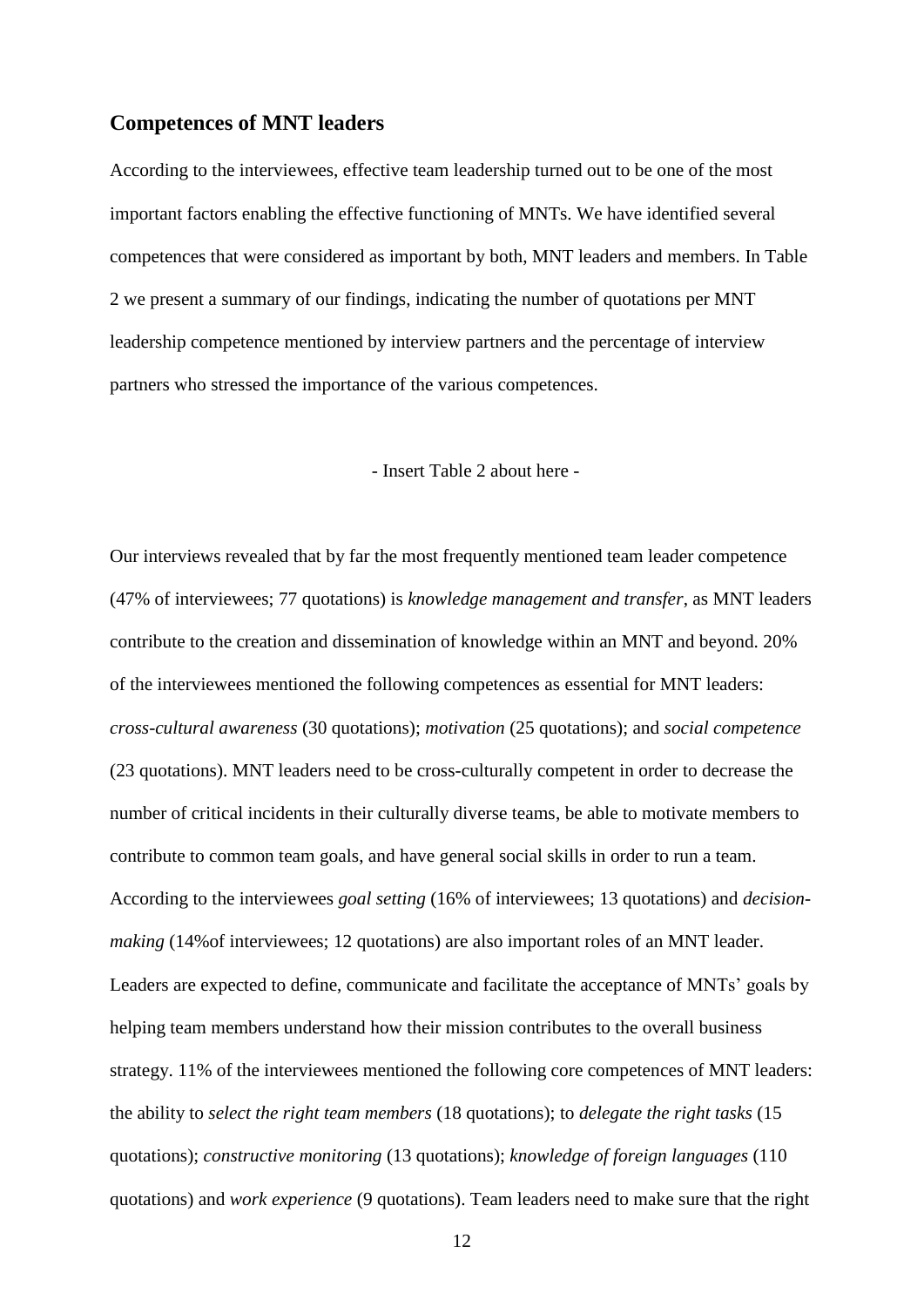people are on the team, know who should take over which task and observe the progress team members are making and direct them accordingly, in order to enhance the overall team performance. Furthermore, as communication is essential for managing an MNT a shared language is indispensable. Multilingual team leaders facilitate and interpret conversations when necessary and improve the knowledge transfer processes in an MNT. In addition, a leader should have an in-depth experience of working in the company and a deep knowledge of company objectives, procedures, and the organisational culture. The experienced team leader assists new team members and inpatriates who are on rotational assignments at HQ to understand the corporate values and behavioural norms. As for the inpatriates, once they return to their home country, they can pass these values and norms on to their local colleagues. Thus, an MNT leader facilitates the *transfer of HQ's organisational culture*, a competence that was raised by 10 % of the interviewees (7 quotations). Also *coordination* (10% of interviewees; 14 quotations) has been identified as an important MNT leader competence, as project managers spend most of their time coordinating the activities of their sub-teams. Other MNT leader competences that were raised by our respondents were *coaching* (7% of interviewees; 10 quotations); *conflict management* (7% of interviewees; 8 quotations); *creation of collective team identification* (6% of interviewees; 7 quotations); *recognising strengths and weaknesses of MNT members* (7% of interviewees; 6 quotations); ability to show *humility* (6% of interviewees; 5 quotations); *self-awareness* (3% of interviewees; 4 quotations); and finally the ability to provide *virtual team-leadership* (3% of interviewees; 2 quotations).

Due to the limited scope in this paper, we will provide more in-depth information on five competences that are generally viewed as key competences of MNT leaders and that are considered by the interviewees to be tightly interrelated: *knowledge management and transfer*, *cross-cultural awareness*, *motivation*, *knowledge of foreign languages* and the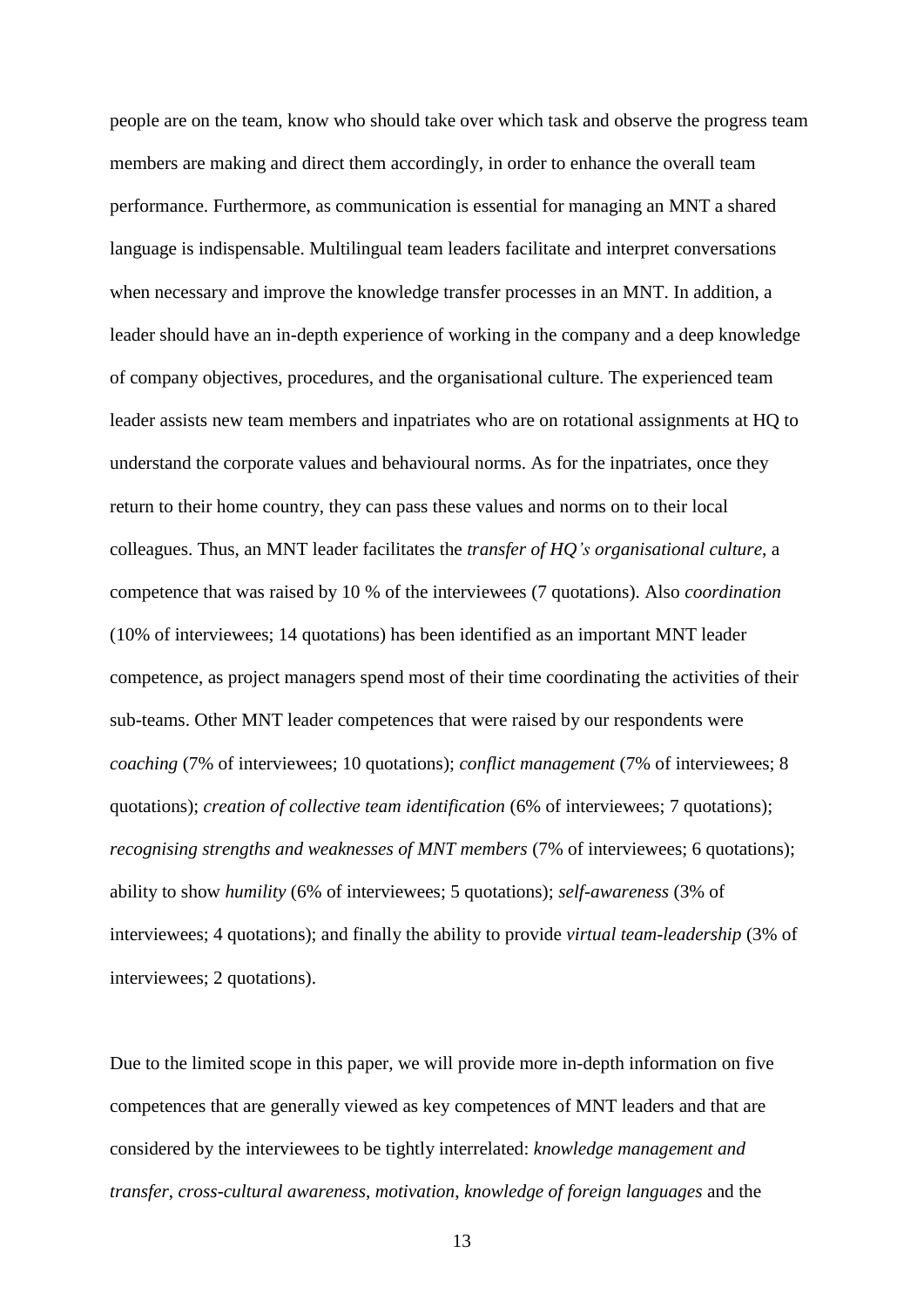ability to facilitate the *transfer of the organisational culture of HQ to host-country subsidiaries*.

#### **Knowledge management and transfer: the facilitating MNT leader**

Our data indicated that by far the most frequently mentioned competence for an MNT leader (47% of interviewees; 77 quotations) is *knowledge transfer and management*. MNTs play a central role in the knowledge creation process of multinational companies. In all of our five case companies, it became evident that MNT leaders play an important role in facilitating the interaction between team members and in resolving potential conflicts caused by cultural differences. They help team members to integrate and make sense of new perspectives.

At *GC* the principle behind creating its system of knowledge exploitation and knowledge transfer is job rotation. MNTs consist to 80% of rotating team members from different subsidiaries and from the HQ. Employees work together in MNTs over a sufficiently long period of time (one to two years) to consolidate close relationships. Knowledge-sharing activities in MNTs lead to the exploitation of very useful knowledge that contributes to the successful implantation of strategic and marketing activities in local subsidiaries. Discussions lead to the creation of new knowledge and this knowledge enables the company to stay ahead of the global competition and gain competitive advantage. Teams consisting of HQ employees and inpatriates who work at the regional Austrian HQ also facilitate the exploitation and transfer of knowledge across geographic and organisational boundaries of the company. Inpatriates develop a contextual understanding of the practices employed at the regional HQ. Once they return to their home country, they are able to transfer this knowledge to their local subsidiaries. At the same time, employees at the regional HQ learn about different strategies of conducting business in the host-countries. Expatriates from the regional HQ are also sent to the local subsidiaries to share their knowledge and gain a deeper understanding of the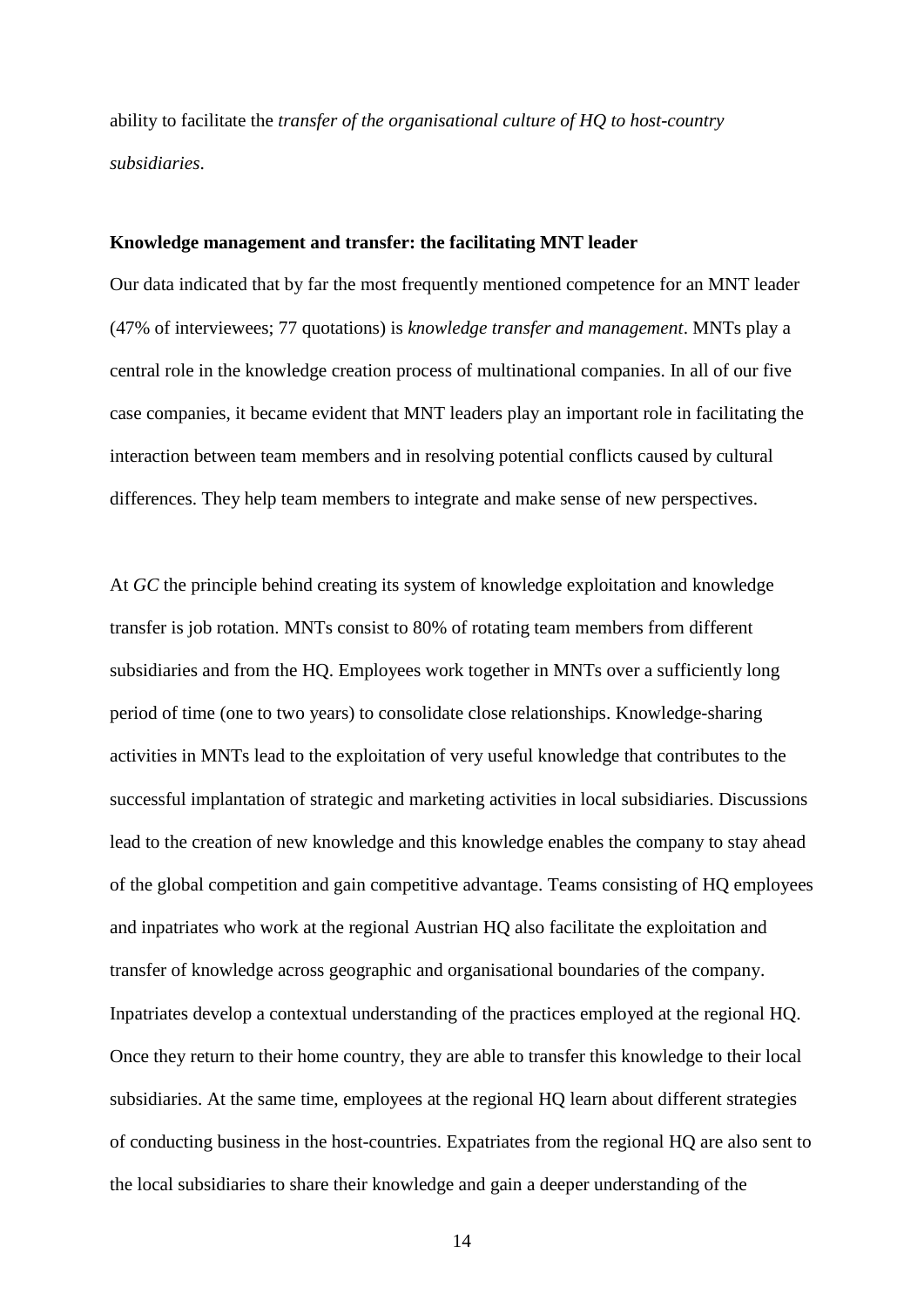business operations in the region. This approach is fully consistent with company's desire to encourage all its teams worldwide to contribute a multicultural perspective to its global strategy development, enabling the company to act as globally as possible, yet as locally as necessary.

Interviews indicate that through rotational assignments *GC* is developing cross-culturally competent MNT leaders who are capable of facilitating the interactions between team members from different countries. The experienced team leader influences members' perceptions and promotes shared objectives. It is the team leader who creates a positive team climate. He/she increases the willingness of inpatriates to share their knowledge in MNTs at the regional HQ. Inpatriates thus transfer local knowledge of competitors and local consumers, whilst influencing new product development, branding and advertising. After the assignment in Austria they would successfully transfer the local and the newly created knowledge to a different business unit.

*"…it is very important that they (host country representatives) are here, that we share our knowledge and that they transfer this knowledge from Austria to their subsidiaries at the end of their rotational assignment. This exchange of valuable, context-specific information is very important since otherwise we would talk about something that we do not really understand (GC: Austrian team leader, female)."*

*ACG* actively pursues knowledge exploration and knowledge exploitation in its product development through intensive interactions between team members from different teams, departments and subsidiaries. The task of the team leaders is to facilitate this purposeful knowledge creation by encouraging the knowledge exchanges between employees, by providing a sense of direction, by facilitating the communication between team members and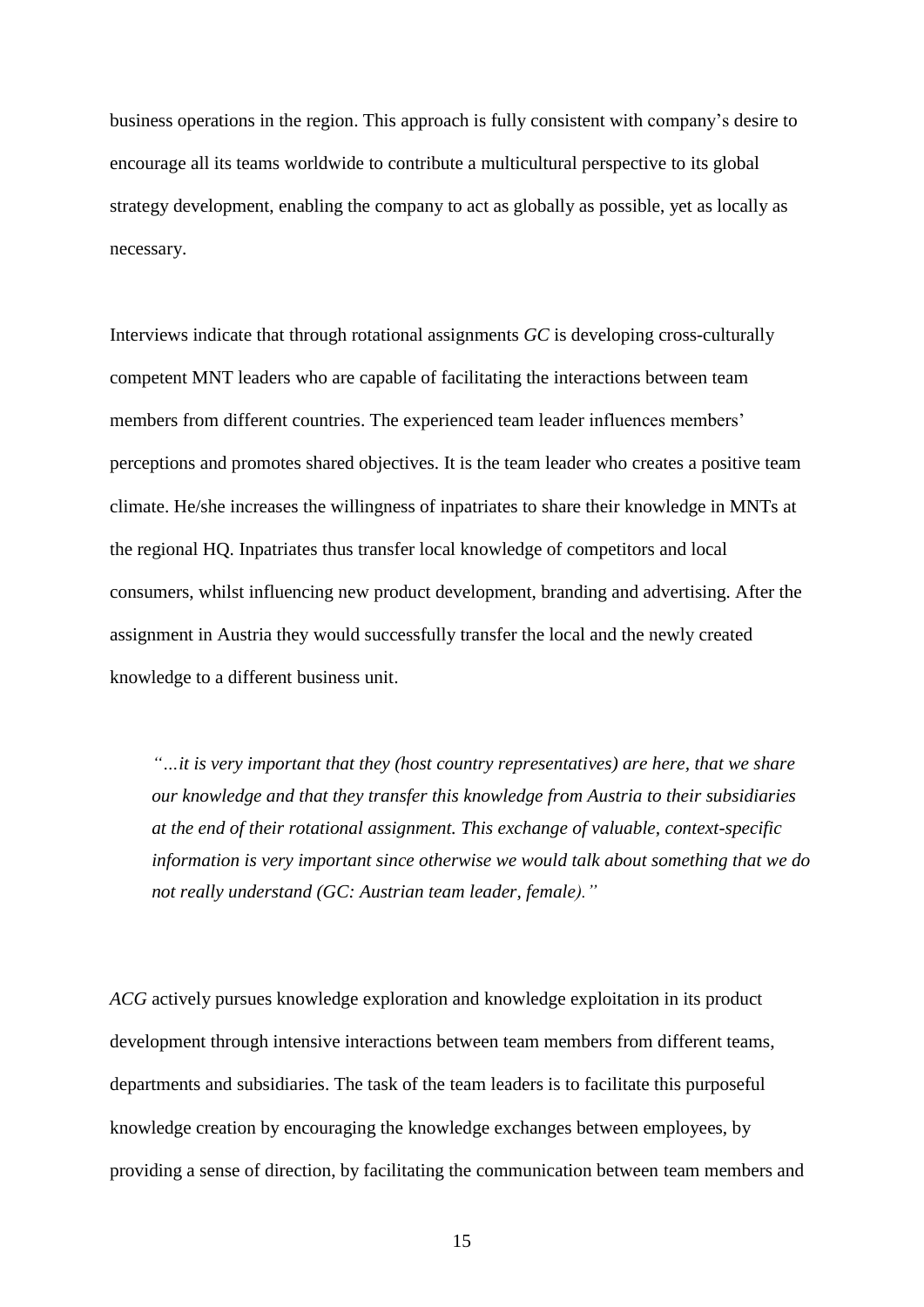by stressing the advantages of these interactions. MNT leaders serve as a bridge between the ideas of employees from different departments and subsidiaries. They link different activities and businesses into one whole:

*"We have sales people, we have marketing people in there, we have product development people in there and every major division in the company is represented. .... After exhaustive discussions we come up with new ideas and future plans….. Mr. P. provides a sense of direction and he encourages the interactions between members who work together in teams (ACG: American team leader, male)."*

At *ACG* HQ in the US 70% of MNT members are Americans and 30% foreigners. In the initial stages, cultural diversity has more negative consequences for the teams, since team members are more likely to experience poorer communication and decision-making and greater conflict which, in turn, result in lower levels of team performance. Under these circumstances, the experienced team leader is responsible for developing clear rules of interaction. He must stress similarities and explain cultural differences between team members in order to form trust and develop cohesion. This is very important in order to facilitate the knowledge creation process since cultural diversity among team members may create barriers to effective group interaction. Cultural characteristics may divide the network into subgroups and stop the formation of interpersonal relations leading to the creation of nationally homogeneous subgroups consisting of either American or foreign members. The cross-culturally competent MNT leaders at *ACG* facilitate the interaction between team members and the knowledge transfer between different departments of the company.

At *GEE*, MNTs have a certain type of structure that facilitates the interactions and knowledge management within these subunits of the organisation. They are organised in a so-called team leader system. Two types of MNT leaders operate in the company. The external team leader is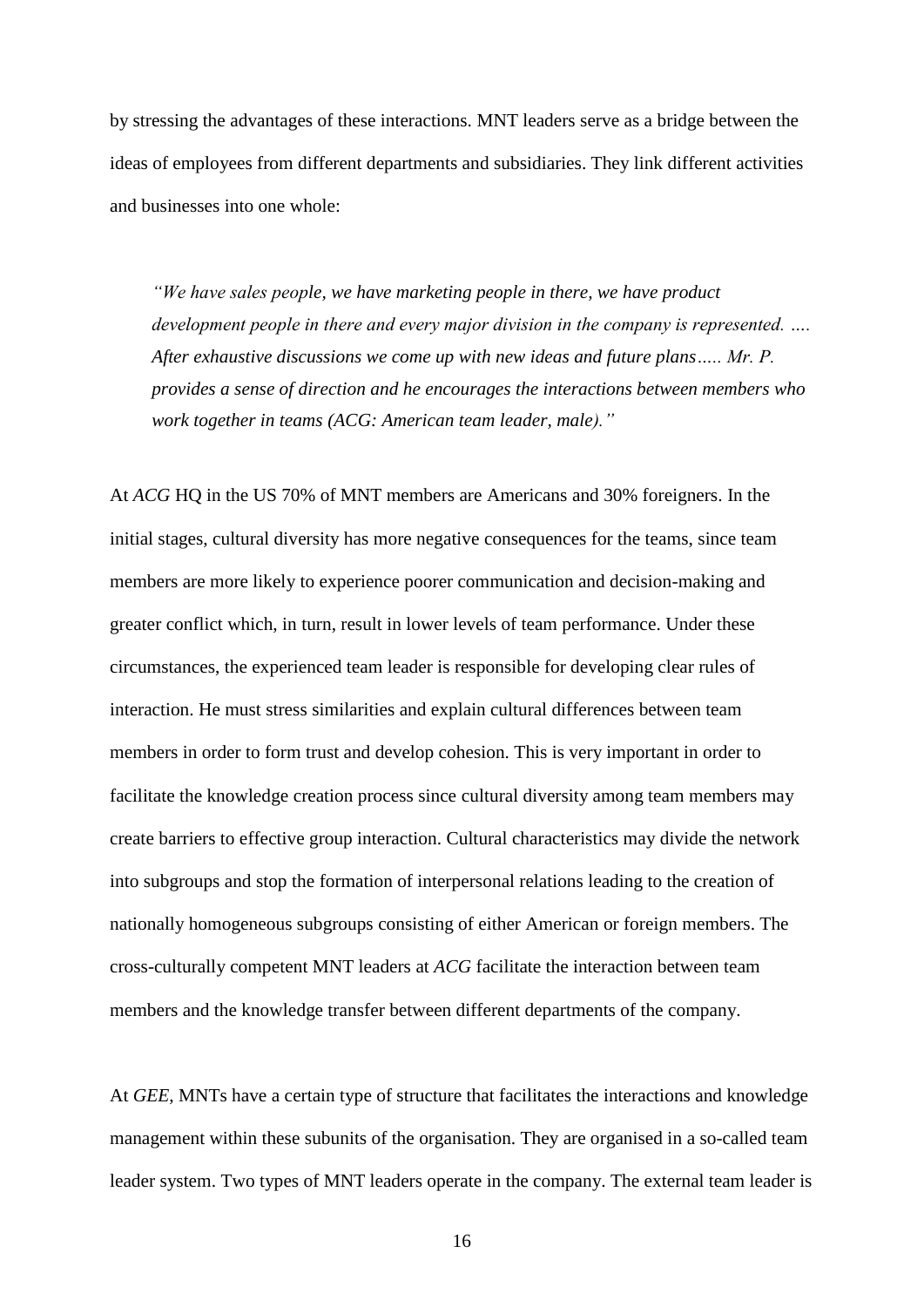responsible for the communication with external parties, e.g. customers, subcontractors, suppliers. His/her main responsibility is to communicate with these parties and exchange important information. The internal team leader is responsible for the internal coordination of an MNT team. The external team leader reports to the internal team leader. He/she provides a sense of direction while the internal team leader serves as a bridge between the two parties and plays a key role in the knowledge creation process. The internal team leader synthesises the knowledge, makes it explicit and communicates it to the external leader and the team members. Team members are familiar with the details of products and markets but they find it challenging to communicate this information to the external leader. In order to share knowledge, it is important that all parties involved perceive and interpret the context in more or less the same way (Nonaka and Takeuchi, 1995). Due to different communication patterns, knowledge may lose its meaning when communicated to the external leader. Moreover, it often happens that team members are not fluent in English, so that the language barrier creates additional challenges and uncertainty. This uncertainty, in turn, leads to anxiety and avoidance of interaction. The internal team leader, therefore, acts as the knowledge broker. He/she is able to access MNT knowledge that is hidden from the view of the external team leader. The information about MNT activities and achievements is tied into bundles and then transferred by the internal team leader to the external team leader.

*"…… we made big progress with introduction of the team leader system. External team leaders are responsible for external communication and the internal team leader communicates with individual developers. When you have around 40 developers in one team and everybody tries to discuss something with somebody else then the whole process becomes rather uncoordinated and unsystematic. But with this team leadership structure the communication is coordinated. The internal team leader has direct access to ideas, knowledge and different perspectives of team members. He communicates this information to the external leader (GEE: Austrian team leader, male)."*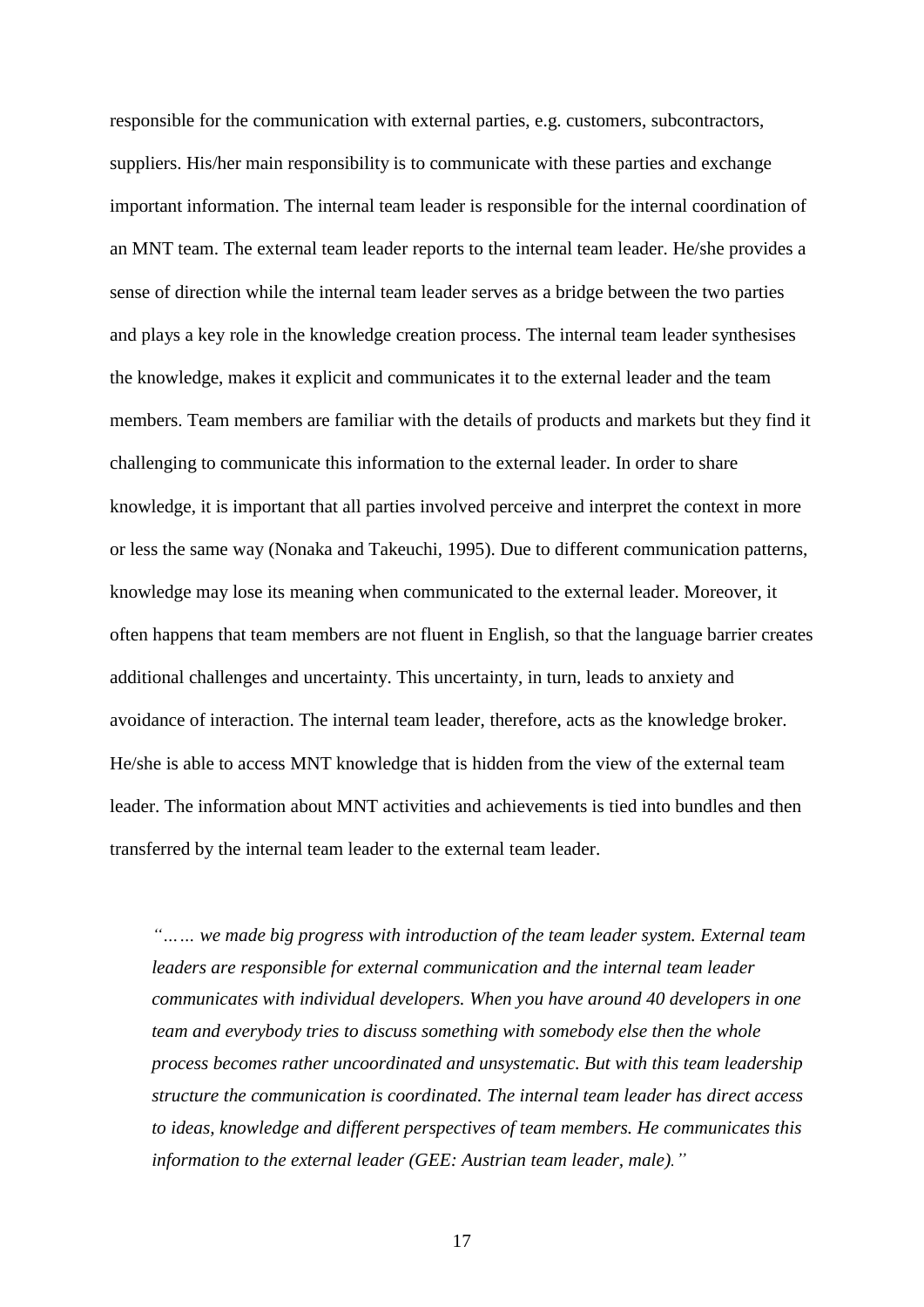Furthermore, the implementation of a team leader system also facilitates cross-cultural communication in a virtual context. External MNT leaders are responsible for transferring team knowledge across geographic boundaries.

*Knowledge management and knowledge transfer* have also been identified as core competences of MNT leaders at *FES*. The team structure at *FES* is very similar to *GEE*'s MNT structure. The external team leader is responsible for the communication with external parties while the internal team leader's responsibility is to coordinate members' interactions and to transfer the knowledge from the external team leader to MNT members and vice versa. MNTs at *FES* are composed of representatives from different countries who are interdependent in terms of tasks and goals and are mutually accountable to each other to accomplish those goals. Team members may also come from different companies. This represents additional challenges for team leaders in terms of identity formation and collective team identification. The internal team leader communicates with the external team leader who may be a representative of a different company and, as a member of a different organisation, he/she is likely to hold different work values and a different understanding of corporate culture, policies, procedures and best practice systems. Internal team leaders have to turn information they receive from the external leader into useful knowledge. Their task is to communicate the importance of this knowledge to MNT members which puts them at the centre of knowledge management. They must communicate the knowledge to team members so that it does not lose its meaning in a different context. Furthermore, the knowledge created in MNTs must be made explicit by internal team leaders inside the existing team and then transferred to external team leaders. The following quotation illustrates the experience of an MNT leader at *FES*: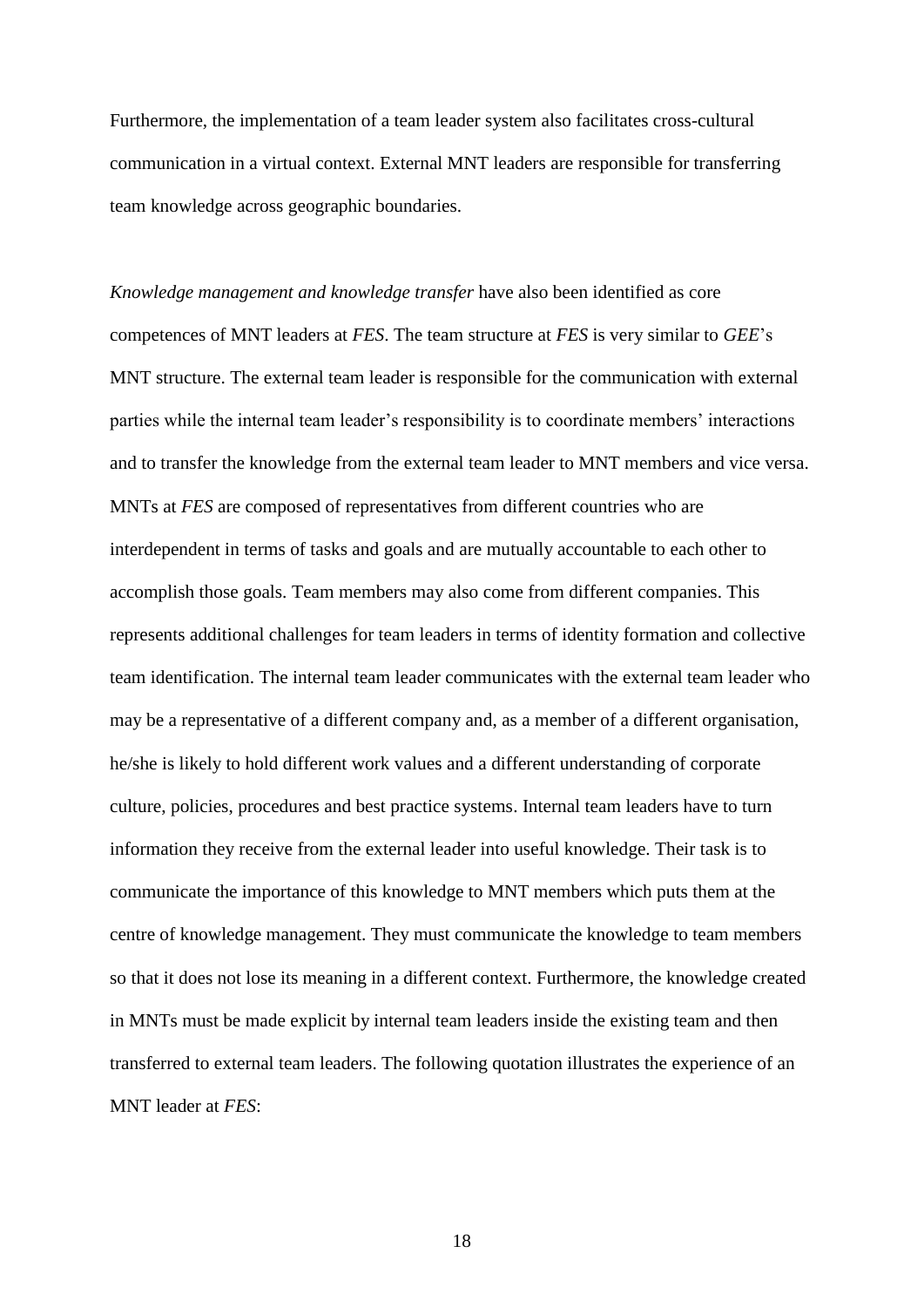*"For me there are two different areas of collaboration: […] there is the project team in Salzburg, where I am the internal team leader, I have to lead a small group of people. Then, I have to coordinate things also with the external project leader. [...] And the other team is the team in Sofia. But I do not have to build up a tight relationship with this team. It is organized in a similar way as our team. There is also one external project leader (in this case I am the external leader), and an internal team leader with whom I communicate. I don't communicate with the team members in Sofia (FES: Austrian team leader, male)."*

*Knowledge management and transfer* are also considered to be a crucial MNT leader competence at *AE*. In order to facilitate the sharing and application of knowledge in the team, successful project managers create norms that encourage team members to communicate among themselves. Under these circumstances team members become motivated to share valuable knowledge:

*"Knowledge management…. I know that I mentioned its relevance before. It is important to make sure that people don't only pass text or data on but share information and work together. The team leader has to make sure that the environment is fitting to support a real communication (AE: American team leader, male)."*

The results from all five informant companies demonstrate how MNT leaders facilitate the creation and transfer of knowledge within MNTs and across geographically dispersed business units of the company. The core process of creating organisational knowledge takes place at the team level (see also Nonaka and Takeuchi, 1995). MNT leaders are at the very centre of knowledge management. We consider this as an important finding since prior research has mainly focused on expatriate knowledge transfer and learning. With few exceptions (Baba et al., 2004) the role of the MNT leader in the process of knowledge creation has been neglected.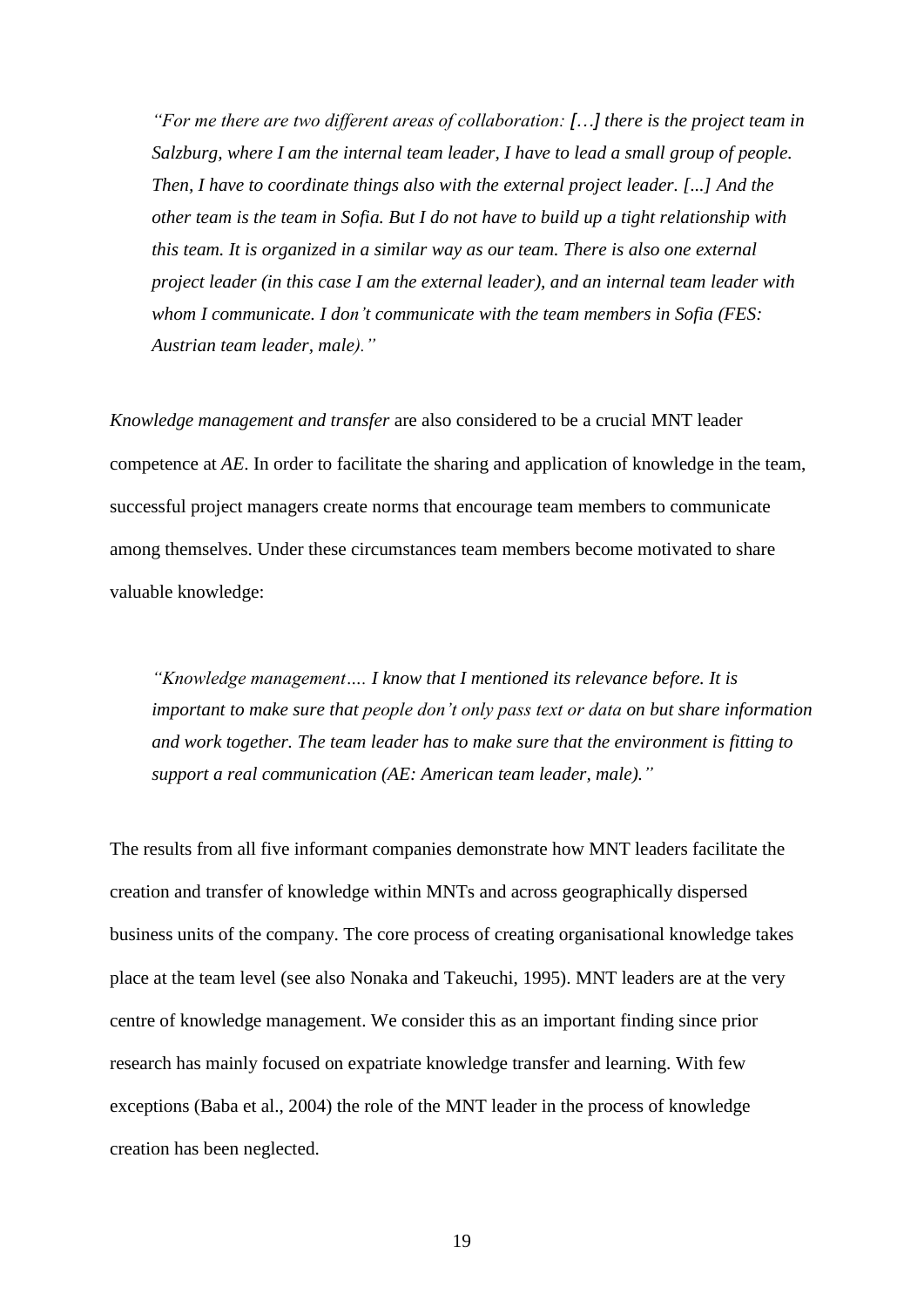#### **Cross-cultural awareness: the interculturally competent MNT leader**

Our interviews revealed, furthermore, that *cross-cultural awareness* (mentioned by 20% of interviewees; 30 quotations) is, after knowledge management capabilities, the second most important competence for MNT leaders. In fact, the inability of MNT leaders to simultaneously work with people from many cultures was cited as one of the major causes of MNT failure. Consequently, MNT leaders should know about the values and beliefs of people from various cultures and be willing to adapt their own behaviour to different contexts. Only by displaying sensitivity in cross-cultural interactions they can build social relations with their team members.

The *GC* example shows how MNT leaders are developed through cross-cultural assignments. These assignments have been described by our interviewees at *GC* as significantly contributing to improved MNT performance and success. Employees gain factual and conceptual knowledge about management in different countries through cross-cultural training sessions. Before starting the rotational assignment they are familiarised with the political, economic and social system of the foreign country and gain an understanding of the value system and how it affects behavioural patterns. Already when recruiting employees, *GC* is looking for candidates with some international experience, who are open-minded, tolerant, flexible and willing to face new challenges. Cross-cultural assignments and the frequent exposure to other cultures through the establishment of MNTs facilitate the transfer of attributional knowledge. Attributional knowledge is a type of tacit knowledge that is informal, personal, and difficult to communicate in a classroom based training system (Johnson et al., 2006). The transfer of this knowledge takes place through socialisation in MNTs. In order to systematically develop cross-culturally competent MNT leaders, strong institutional support is of essence. At *GC* corporate norms of behavior are transferred through expatriates and returning inpatriates to host country subsidiaries. Thus, expatriate and inpatriate team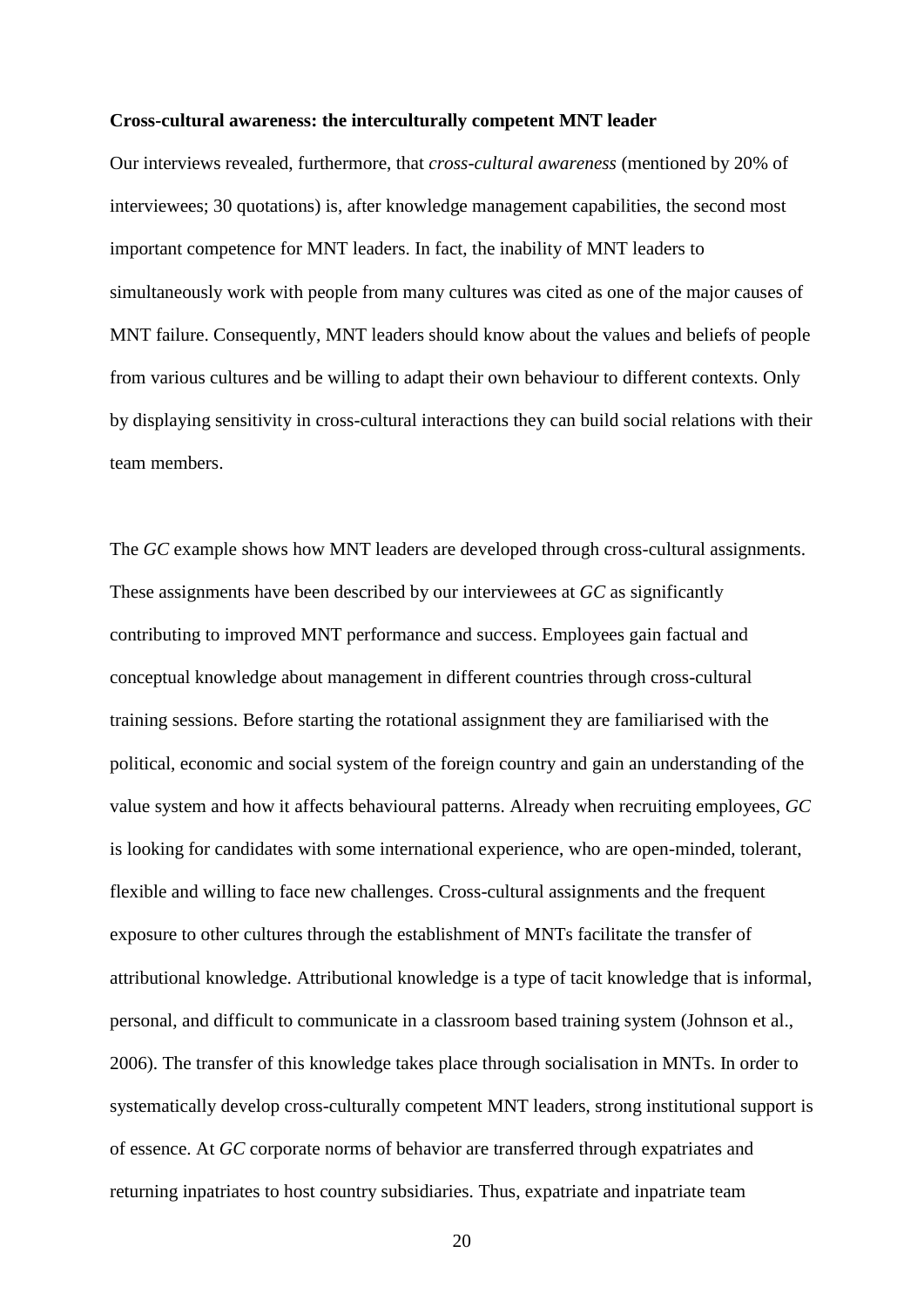members are involved in the creation of a unified corporate culture. This also implies that corporate values are not enforced on MNT leaders or members. The socialisation in MNTs, cross-cultural assignments and the corporate culture of *GC* all facilitate the acquisition of soft skills, including tacit knowledge, and the development of cross-culturally competent MNT leaders as is illustrated by the following quotation:

*"A team leader must be aware of cultural differences. He must be interested in foreign cultures and motivated to learn from other team members. We develop future leaders through numerous rotational assignments and in MNTs… (GC: Austrian team leader, male). "*

For the success of *ACG* it is critical that MNT members develop solid relationships with a variety of people from different countries. Consequently, they must be cross-culturally competent and have the required interpersonal abilities. It is necessary that they are able to change their behaviour in order to cope with the environment. By adopting their behaviour, MNT leaders help decrease communication problems, uncertainty, misunderstandings and inefficiency in MNTs. This process enables them to work successfully with people from different countries.

*"Here, you have to provide leadership. Whether it is formulating clear goals, whether it is resolving conflicts, whether it is making good decisions, whether it is providing resources, or whether it is sometimes solving problems. …People look at you as a team leader and you have to provide some kind of leadership. Being a team leader here (in the USA) is much more difficult than in India. You have to honour that every single day. …. We all actually adjusted and learnt their system (ACG: Indian team leader, male)."*

At *GEE* interviews revealed that MNT leaders face additional challenges. The company is strongly influenced by the socio-cultural context of the home country (Germany). It has a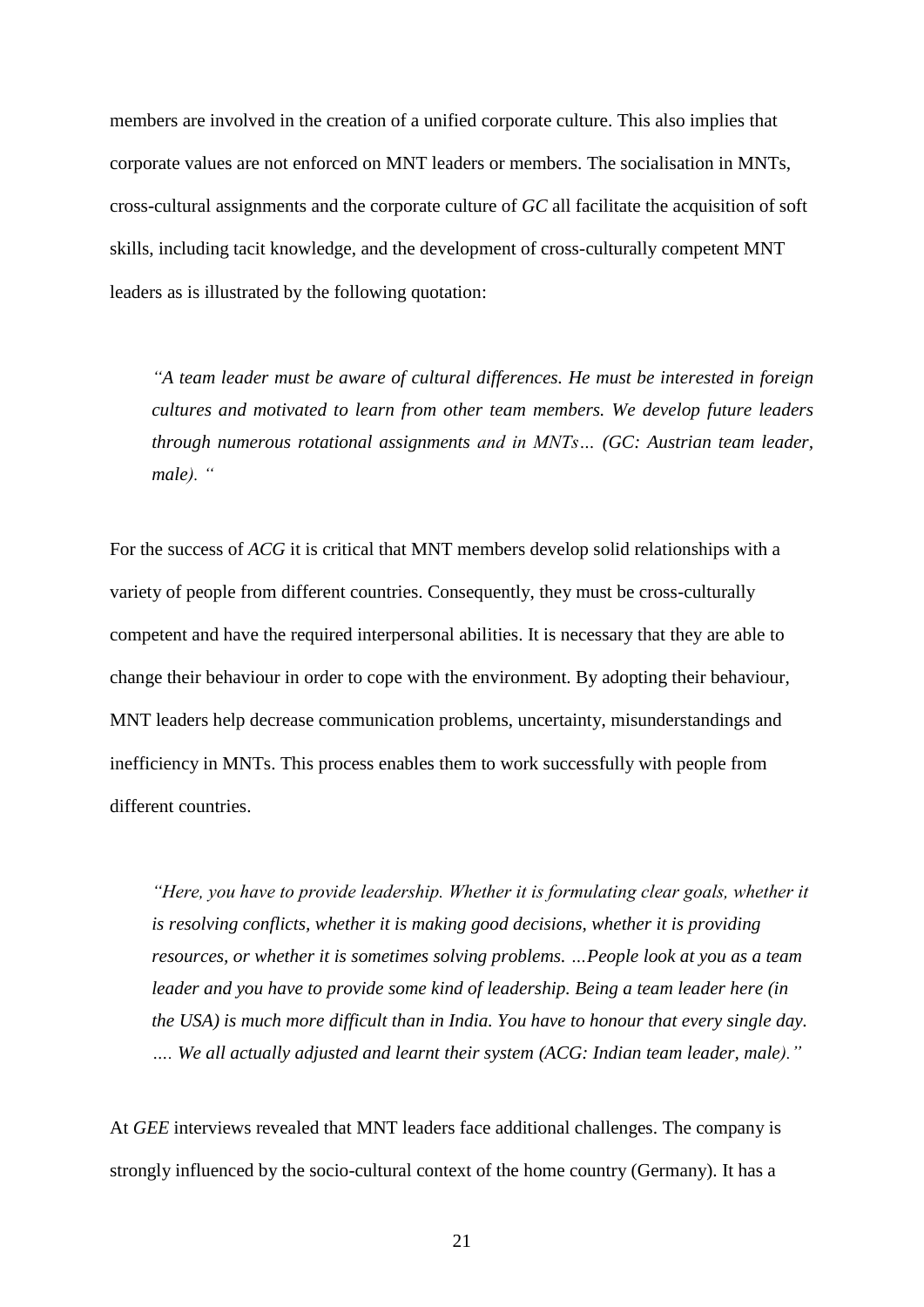strong, explicit corporate culture based on HQ values that form the organisational cultures of its foreign subsidiaries. This sometimes has a negative impact on MNT leaders' ability to respond appropriately to cultural differences. By imposing the HQ ways of working on MNT leaders, organisations limit their ability to work effectively with other national groups and at the same time decrease MNT leaders' ability and willingness to acquire new, attributional and context specific knowledge about different cultures. Leaders in such companies are usually rewarded for their ability to do things the company way:

*"...it is good if you have your own culture in your country but in the company we would like you to respect [GEE]'s corporate culture. And this is something we also expect team leaders to consider when leading teams. They are expected to do it the company way…. (GCC: Austrian team leader, male)"*

The findings demonstrate that cross-cultural competence is one of the core competences of MNT leaders. A cross-culturally competent MNT leader is therefore (1) interested in foreign cultures; (2) aware of cultural differences; (3) posses cultural empathy; and (4) is motivated to learn from MNT members about their culturally determined norms and values of behaviour. Based on our data, we support Earley's (2002) point of view that cultural knowledge and awareness are necessary but not sufficient for performing effectively in a cross-cultural setting. An MNT leader must also have the motivation to use the available knowledge. Our study also shows that while intercultural competence can be taught to some degree, in order to develop cross-culturally highly competent MNT leaders companies must provide institutional support in more than one way. This is in accordance with the literature (see, for example Johnson et al., 2006).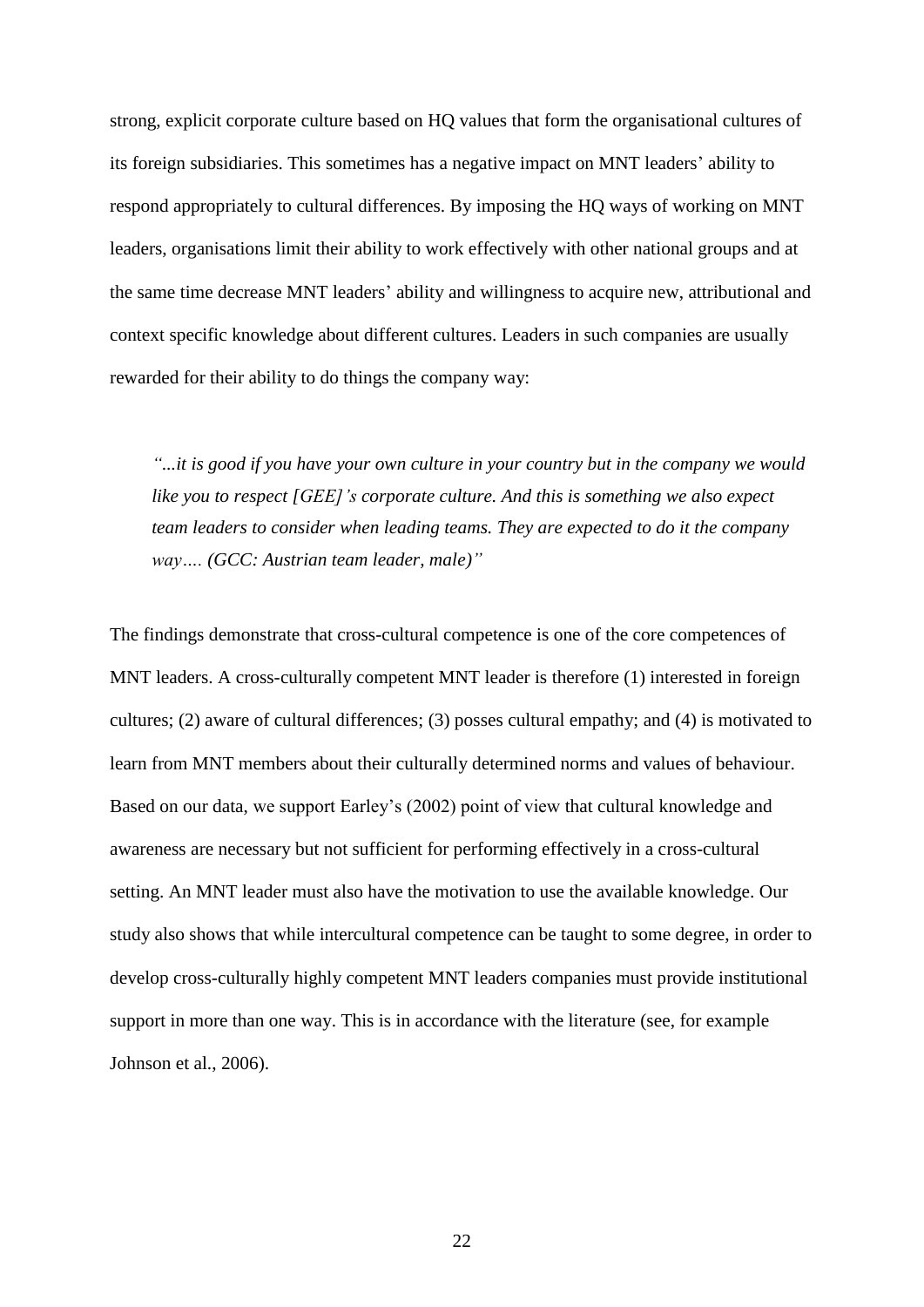#### **Motivation: the inspiring MNT leader**

Another strong area of agreement among MNT leaders and MNT members regards the importance of motivating capabilities (20% of interviewees; 25 quotations) as one of MNT leader's core competence. To motivate MNT members from different countries, functions and divisions of the company is a very challenging task. An organisation must be able to quickly mobilise employees with diverse capabilities into well functioning teams to respond to new challenges and contribute to the company's success. Project teams are by definition timelimited and team members come from different disciplines and organisational units. In an organisational set-up based purely on functional hierarchical authority lines, team members all have different superiors. Consequently, the team leader who has no line management authority is usually limited in his control over his team members by motivating them to work for a common goal. In order to keep his team members motivated, interested and committed, he has to focus more on the personal level.

*"Again it comes down to how you motivate these people to do the work. … Most project managers in this company do not have hierarchical authority and therefore not the priority; they can operate only with a more consensus-based control over the people. You have to keep this personal level very strong, to keep the commitment, to keep the interest, to keep the dedication...because you cannot tell them: 'I am the boss and do what I say. When I say jump, then jump.' Because they do not work for you. Within a corporate hierarchy, they actually have a different boss (AE: American team leader, male)."*

In addition, the task of the team leader is to motivate members to explore and exchange their different opinions and perspectives. Motivation increases team members' openness to new knowledge and willingness to share important information. In order to facilitate the sharing and application of knowledge in the team, MNT leaders have to create norms that encourage team members to communicate among themselves more frequently (Fink et al., 2004a;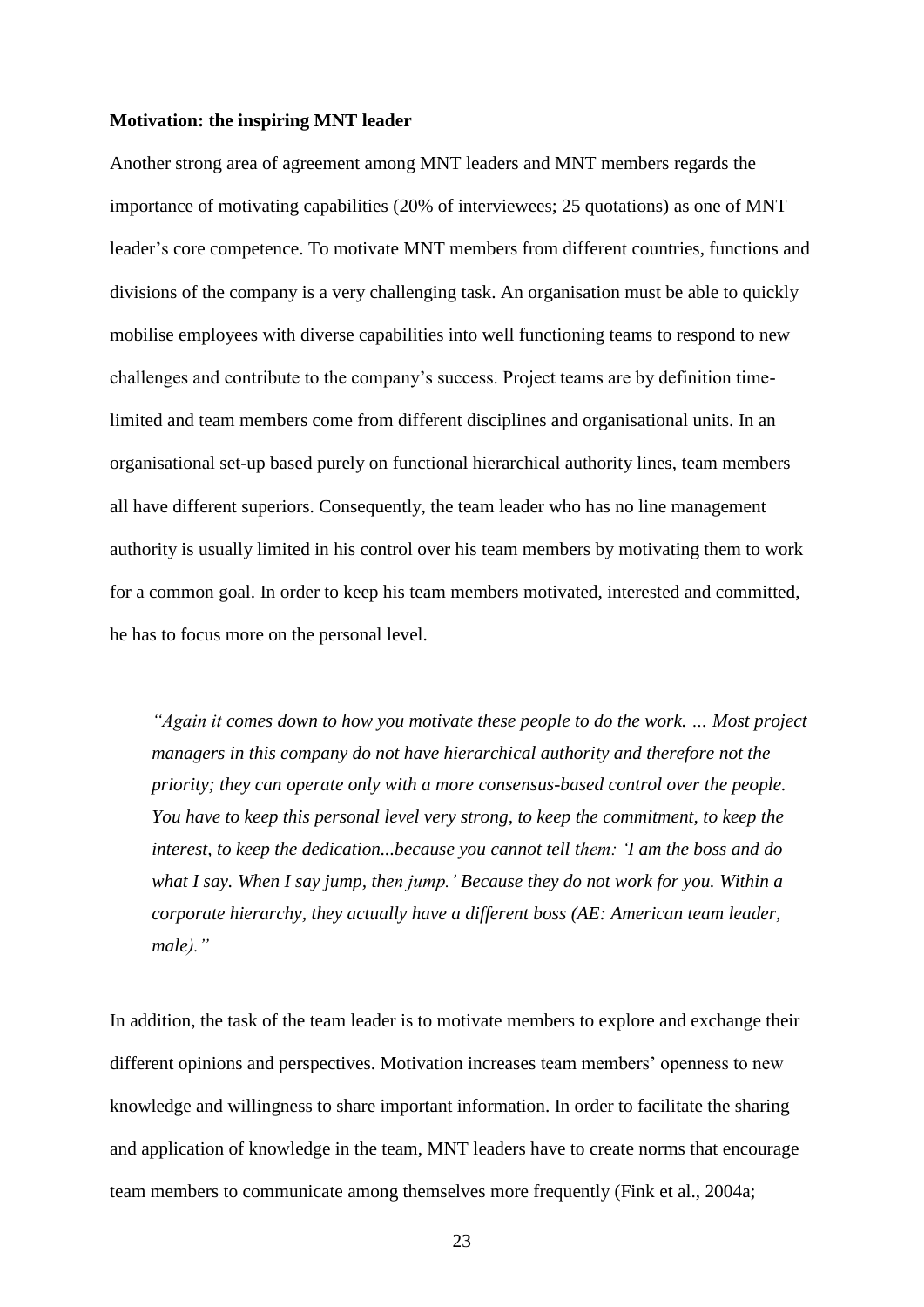Cumming, 2007). Under these circumstances team members identify more with their team and become emotionally attached. Leaders contribute to strong team identification by increasing the contact among team members through informal events, regular meetings or outdoor activities. Yet, the same group or individual rewards are not motivating across cultures. Motivational efficacy of rewards for team members from different countries will differ. Our results show, for example, that team members from Central and Eastern European countries stress more safety and social needs compared to Western European team members and that employees from India are compared to Americans more motivated by recognition and autonomy than by pay. The MNT leader should be aware of these differences.

Motivation and inspiration have also been identified as important MNT leader competences by Joshi and Lazarova (2005) and by Schweiger et al. (2003). This starts with members' shared sense of identification with a group. A team leader helps create collective team identification (Van Der Vegt and Bunderson, 2005). He/she increases the level of trust and cooperation within the group and motivates members to accept and offer useful knowledge and promote the free flow of information.

#### **Knowledge of foreign languages: the multilingual team leader**

*Knowledge of foreign languages* (11% of interviewees) is another important factor. Communication is essential to management of MNTs. Yet communication relies upon a shared language. MNT members are not always fluent in the corporate language. The linguistic diversity creates language barriers and language barriers create significant obstacles to do business, find new solutions, transfer valuable knowledge, build trust, promote a common team identity and increase team effectiveness (Harzing and Feely, 2008). Language differences may cause even greater problems than cultural differences in MNTs (Schweiger et al., 2003). Communication in a foreign language increases the complexity of communication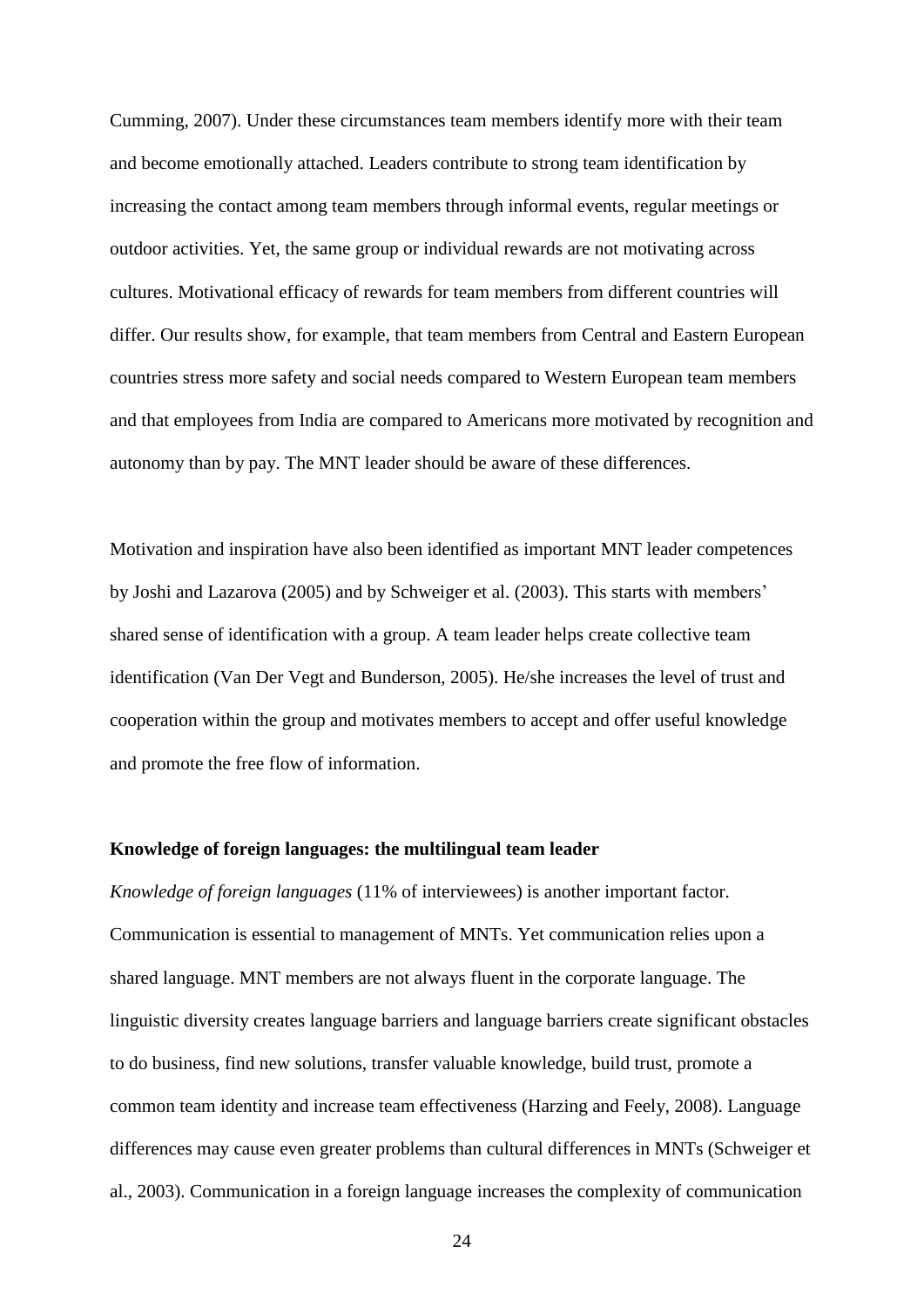processes within MNTs, leading to the emergence of critical incidents. It makes it more difficult to diffuse company information as is described in the following quotation:

*"Working with … HQ, one of the biggest barriers and challenges, is just the language barrier and certainly that has implications for me and for M. …. Somebody is translating for us. You know, I am spelling out this part of information and somebody needs to translate this to her and I have no idea what it is that is being communicated to her. And I just hope that they grab and pass on the entire essence of what I am saying and not just kind of filtering what they consider the most important part. … We depend on the trust of the translators … I am the leader of the team in Vienna and everything would be much easier if I could speak German (ACG: American team leader)."*

In addition, language as a marker of group identity creates barriers to effective group interaction and leads to subgroup formation. It is the responsibility of multilingual team leaders to bridge this gap between team members. The linguistic diversity in MNTs increases the degree of uncertainty in interactions and harms the information flow. In order to increase the level of trust and interactions of members from different groups, it is important that the team leader is multilingual. The knowledge of different languages helps him/her to maintain communication richness in MNTs and prevent subgroup formation.

The process of creating organisational knowledge takes place at the team level. Knowledge is created by team members and internal team leaders are at the centre of knowledge management. The internal team leader synthesises the knowledge created in MNTs, makes it explicit and communicates it to the external leader. Without a common language, cooperation between MNT leaders is impossible. The internal team leader is involved in the process of socialisation where the sharing of experiences between team members and the creation of tacit knowledge take place. He must facilitate this interaction and prevent any communication breakdowns. In a next step, he should transform tacit knowledge into explicit concepts and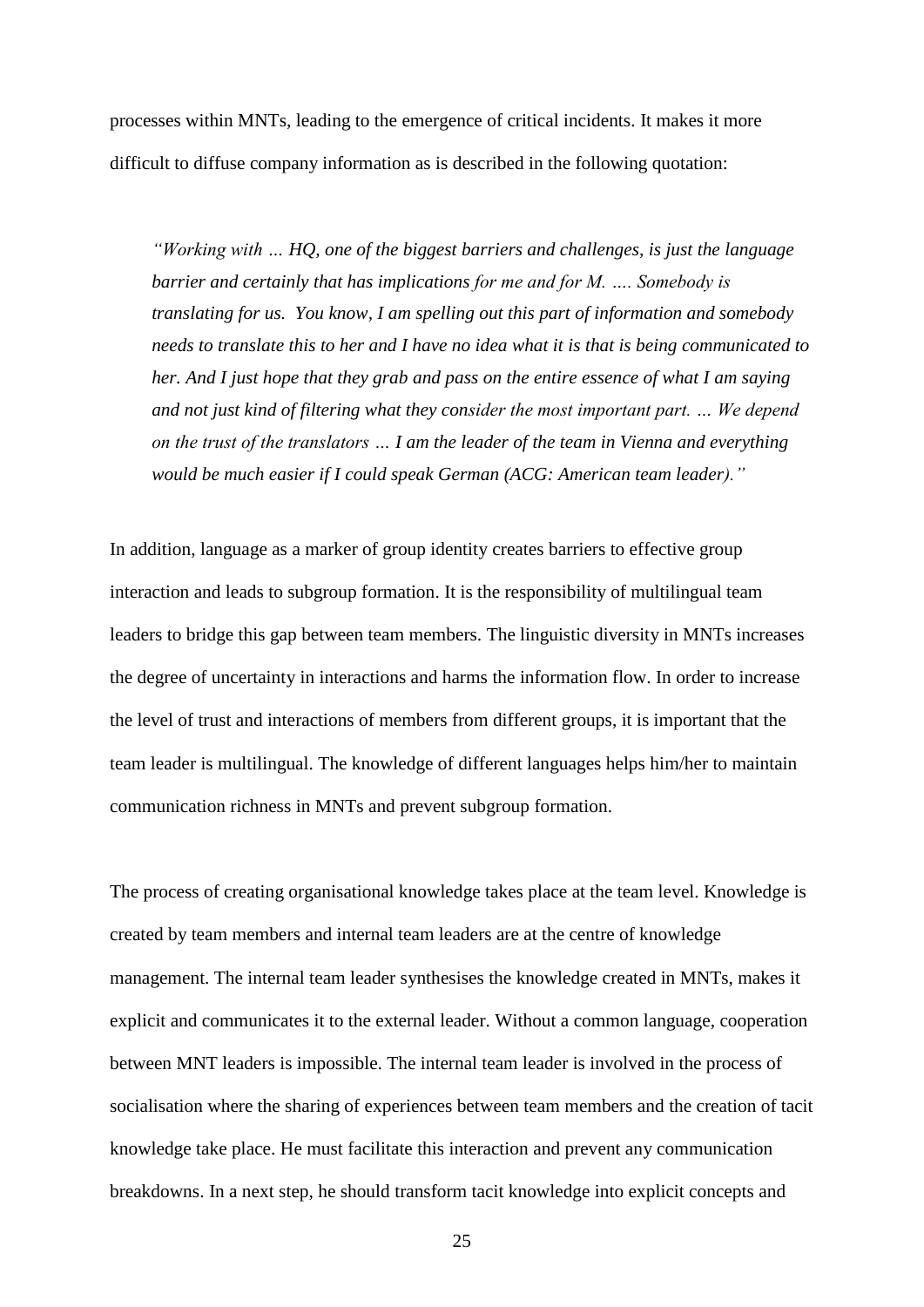then introduce and explain these concepts to the external team leader. Consequently, they must use a common language if they are to transfer knowledge, discuss problems, and create new solutions.

In accordance with our findings Schweiger et al. (2003) stress the fact that multilingual leaders have many advantages. They can interpret and facilitate conversations when necessary. According to Gudykunst (1995) the degree of uncertainty in interpersonal interaction will be inversely correlated with language competence. This uncertainty will lead to a lack of trust and to increased anxiety. Members will avoid interaction with members who do not speak their language. Consequently, language barriers will play a key role in multilingual group relationships (e.g., MNTs at *ACG*). We agree with Harzing and Feely (2008) that more research on the impact of language on international management is required. In order to avoid sub-group identity formation, improve communication between HQ and subsidiaries and increase the level of knowledge exploration and exploitation, MNTs need multilingual team leaders.

# **Transfer of HQ's organisational culture: the MNT leader as a stimulator of shared values**

Another area of agreement among MNT members and leaders regards the importance of creating a system of shared values and norms in MNTs, thus facilitating the tra*nsfer of HQ's organisational culture*. Interviews indicate that by employing inpatriates in MNTs on semipermanent rotational assignments, *GC* creates a strong corporate culture characterised by common values and business methods throughout the entire company network. Newly formed MNTs may not start with a high level of agreement on important work related values. MNT leaders are responsible in this situation for defining team norms that regulate communication and decision-making procedures in their teams. They help team members understand what is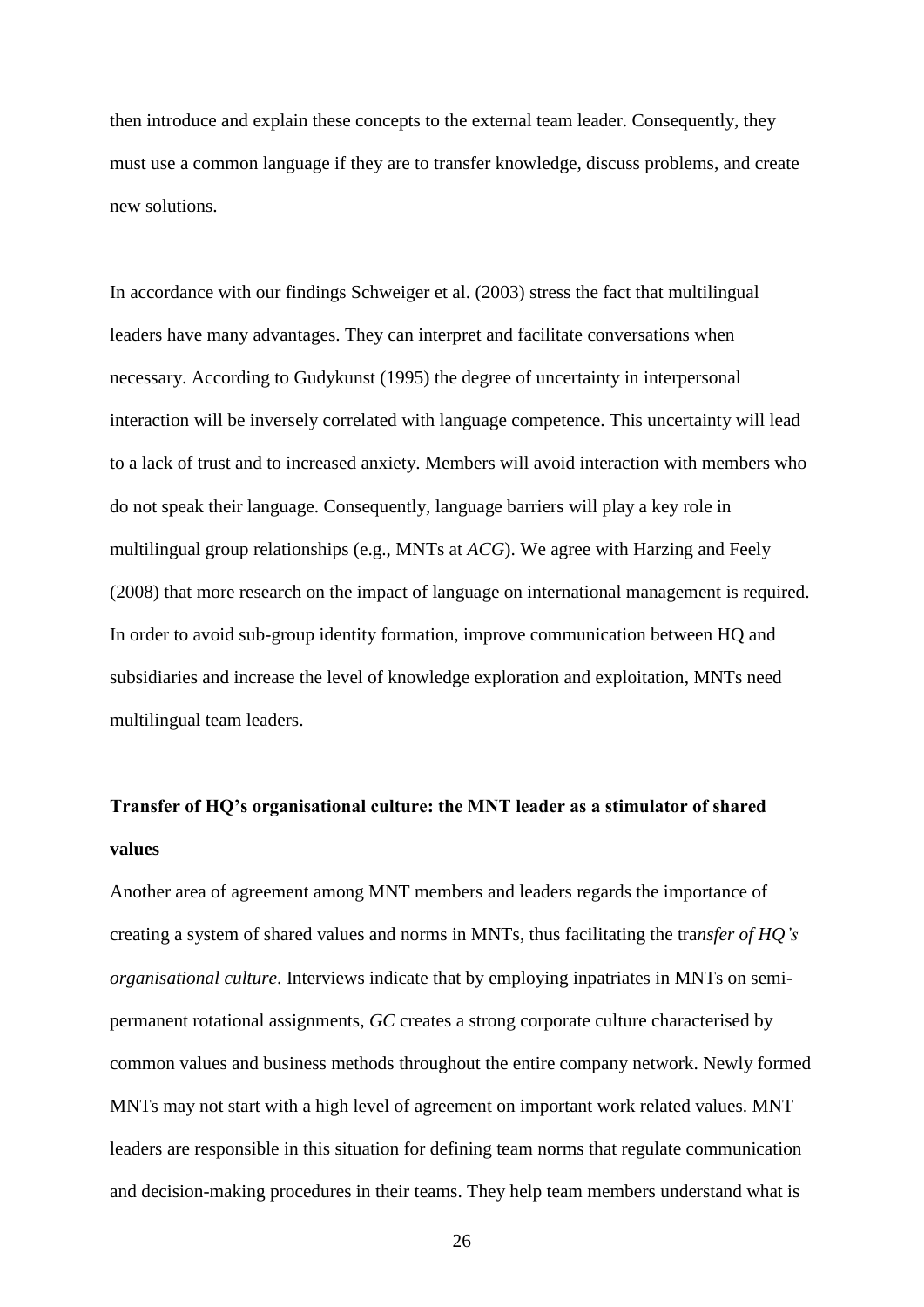important and how to behave in the organisation. Team members are encouraged to express their point of views and are actively involved in the process of creating a system of shared values and norms of behaviour. It is very important that the corporate culture is not imposed on culturally diverse employees. Team norms should allow members to adjust. Their fundamental cultural values must not diverge from corporate values. Inpatriates who are on rotational assignment at HQ become familiar with its corporate culture. Once they return to their home country they are able to work more effectively within the strategic direction and culture of the organisation and transfer aspects of the HQ culture to the local business units. This way they facilitate the creation of a shared company mindset which supports the willingness of the employees to share knowledge among the host country subsidiaries and HQ. MNT leaders are responsible for providing guidance to new team members and enhancing their ability to work within HQ strategic directions. For this, team leaders need to have a deep knowledge of company objectives, procedures and organisational culture. Host country representatives are frequently future MNT leaders, consequently this assignment is not limited to HQ representatives or expatriates sent by HQ to other locations.

The *GC* example demonstrates that a prerequisite for global efficiency, local responsiveness, and worldwide learning is a multidirectional flow of knowledge between all global units. This is achieved through the frequent rotation of individuals and the promotion of a shared organisational culture (Bartlell and Ghoshal, 1989). Global mobility, diversity of experiences and common values allow for the transfer of tacit knowledge across geographic boundaries (Bonache and Brewster, 2001). MNT leaders, as HQ representatives, expatriates or even inpatriates, help to develop, promote and spread common values between different business units. This contributes to an increased motivational disposition to accept and offer useful knowledge, thus promoting the free flow of information (Gupta and Govindarajan, 2000). Individuals are the prime movers of knowledge creation within an organisation (Nonaka and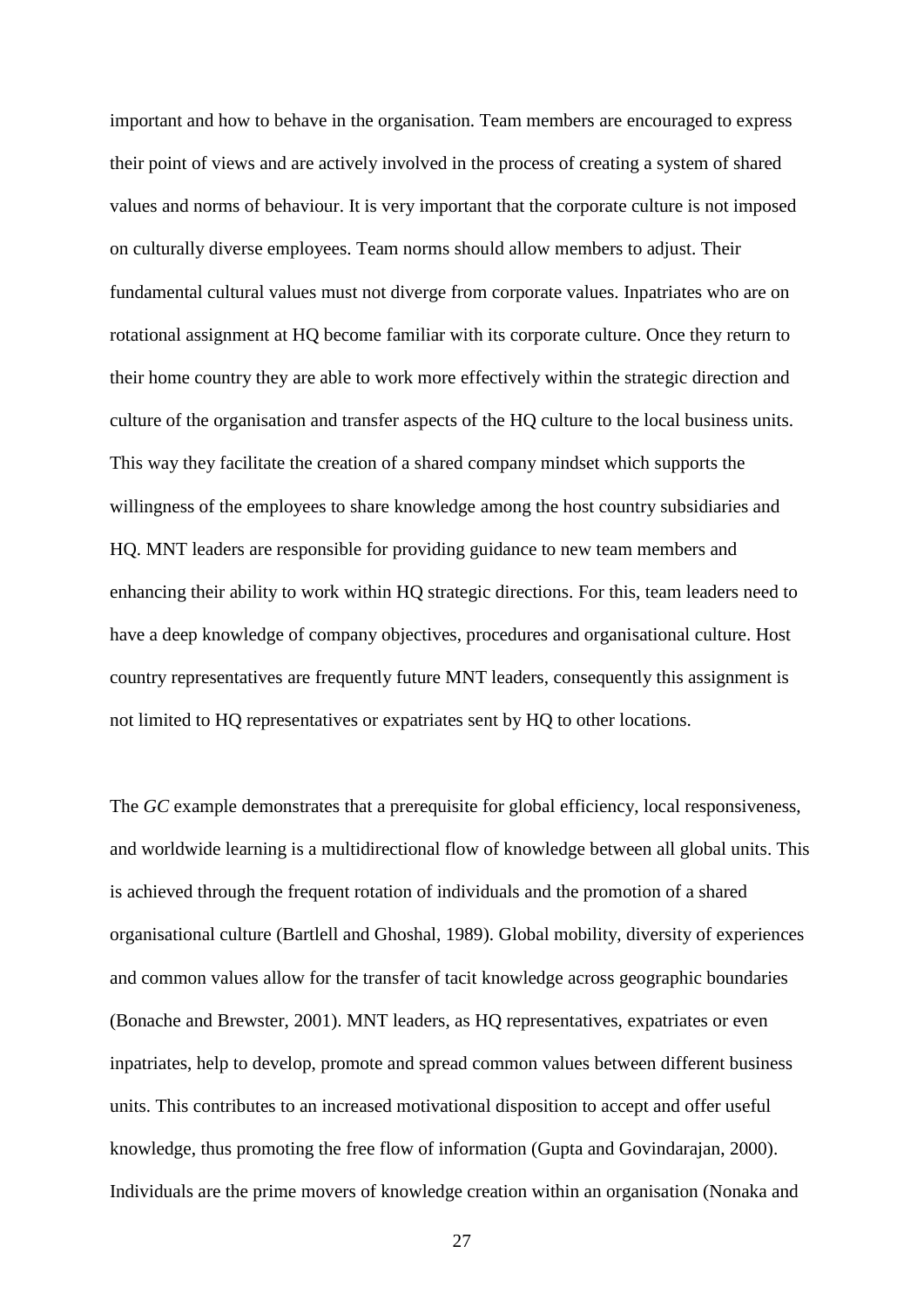Takeuchi, 1995). Yet knowledge is to a significant extent created on the group level, specifically in MNTs, and team leaders frequently stand at the forefront of knowledge creation within their teams and the knowledge dispersion among different teams. Similarly, the value creation and diffusion processes frequently take place on the group level; and again MNT leaders are at the very centre of this process. This aspect has been neglected so far in the literature and is an important contribution of this study.

## **Discussion**

As previously described, several authors have argued that MNTs can provide strategic advantages for organisations (e.g., Earley and Gibson, 2002), while others have cited negative processes that occur in MNTs (e.g., Shapiro et al., 2002; Watson et al., 1998). Only a few team performance models have specified leadership as a central driver of team processes (e.g. Zaccaro et al., 2001). Our study makes an important contribution to the existing literature by directing the attention to the relevance of effective team leadership and by identifying key competences of successful MNT leaders across different organisational settings.

The interviews reveal that by far the most important role of an MNT leader is *knowledge management and transfer*. MNT leaders play a key role in the knowledge creation process and act as a communication interface between team members and external parties. Team members develop new ideas that are context specific. Communicated to the external parties these ideas may lose their meaning in a different context. The experienced MNT leader synthesises this knowledge, makes it explicit and communicates it to external parties. Despite the fact that learning in teams is seen as a key mechanism through which learning organisations become strategically and operationally adaptive and responsive (Edmondson et al., 2007), only little attention has so far been given to knowledge creation and sharing in MNTs (Zellmer-Bruhn and Gibson, 2006; Edmondson et al., 2007). As prior studies have also ignored the role of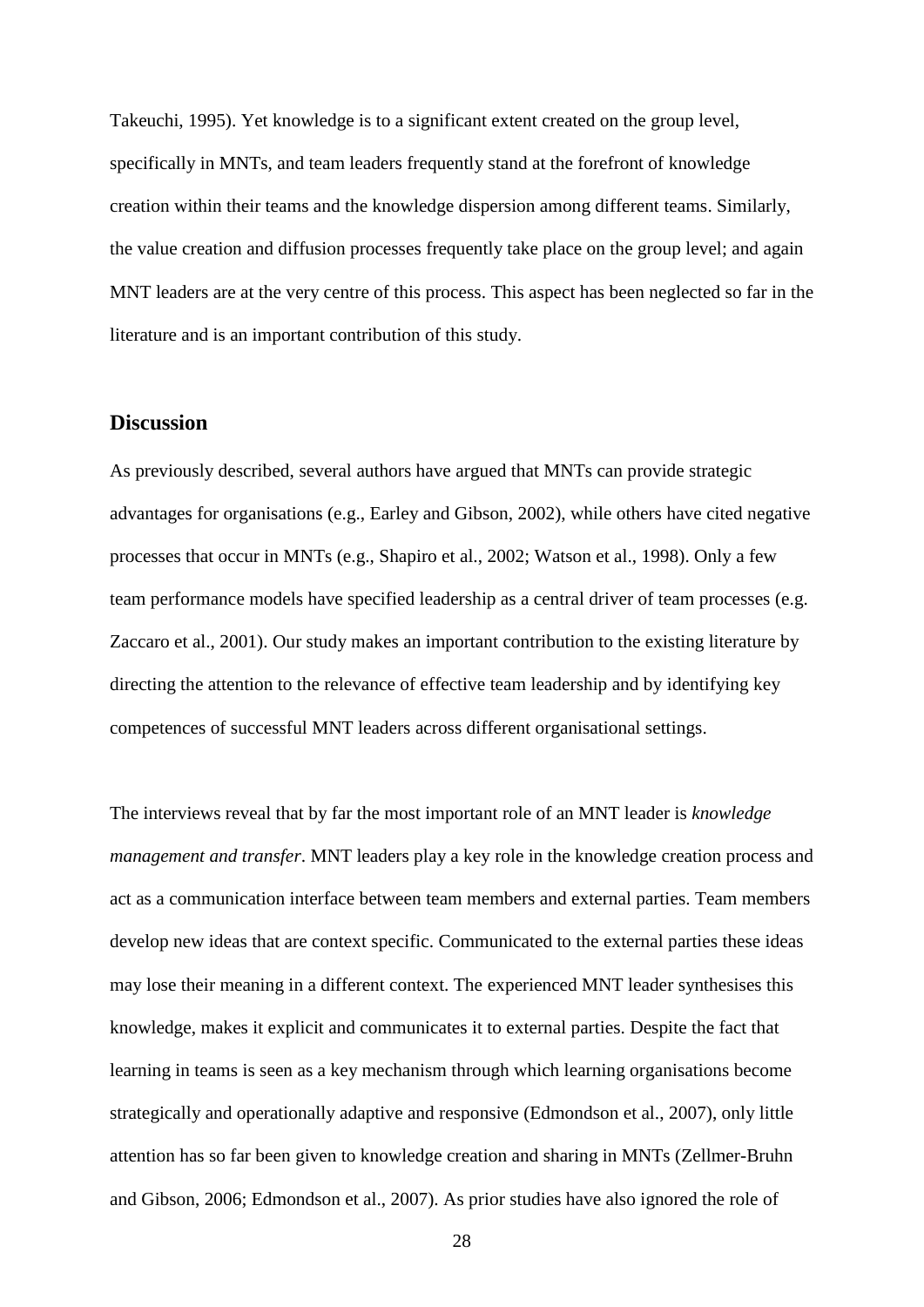MNT leaders in the knowledge creation process, we argue that our findings present an important further contribution to MNT literature.

Moreover, our data show that, if managed appropriately, MNTs consisting of HQ employees, expatriates and inpatriates can be very effective in transferring knowledge across geographic and organisational boundaries. We argue that knowledge exploration and exploitation take place to a substantial degree at the team level and that MNTs represent a key mechanism for fostering cross-boundary knowledge generation and transfer. We have highlighted the importance of MNT leaders in this process and also stressed the relevance of the organisational context. MNT leaders have a deep knowledge of company objectives, procedures and the organisational culture.

Furthermore, in order to be able to integrate the different and frequently divergent perspectives of culturally dissimilar team members, our data show that MNT leaders require *cross-cultural awareness*. Past research has tried to measure the antecedents of cross-cultural competence rather than determining how the acquisition of cross-cultural skills can be facilitated (Johnson et al., 2006). Our interviews reveal that cross-culturally competent MNT leaders are developed in particular through rotational assignments and the socialisation in MNTs which also facilitate the transfer of attributional knowledge.

We have further shown that the generation, sharing and transfer of knowledge require that MNT members and MNT leaders interpret key contextual stimuli in similar ways. In order to discuss problems, create new solutions and transfer knowledge, they need to share a common language. However, little is known so far about the impact of language on MNTs. According to our interviewees MNT leaders should have *knowledge of foreign languages* in order to prevent communication breakdowns and contribute to team success. Understanding how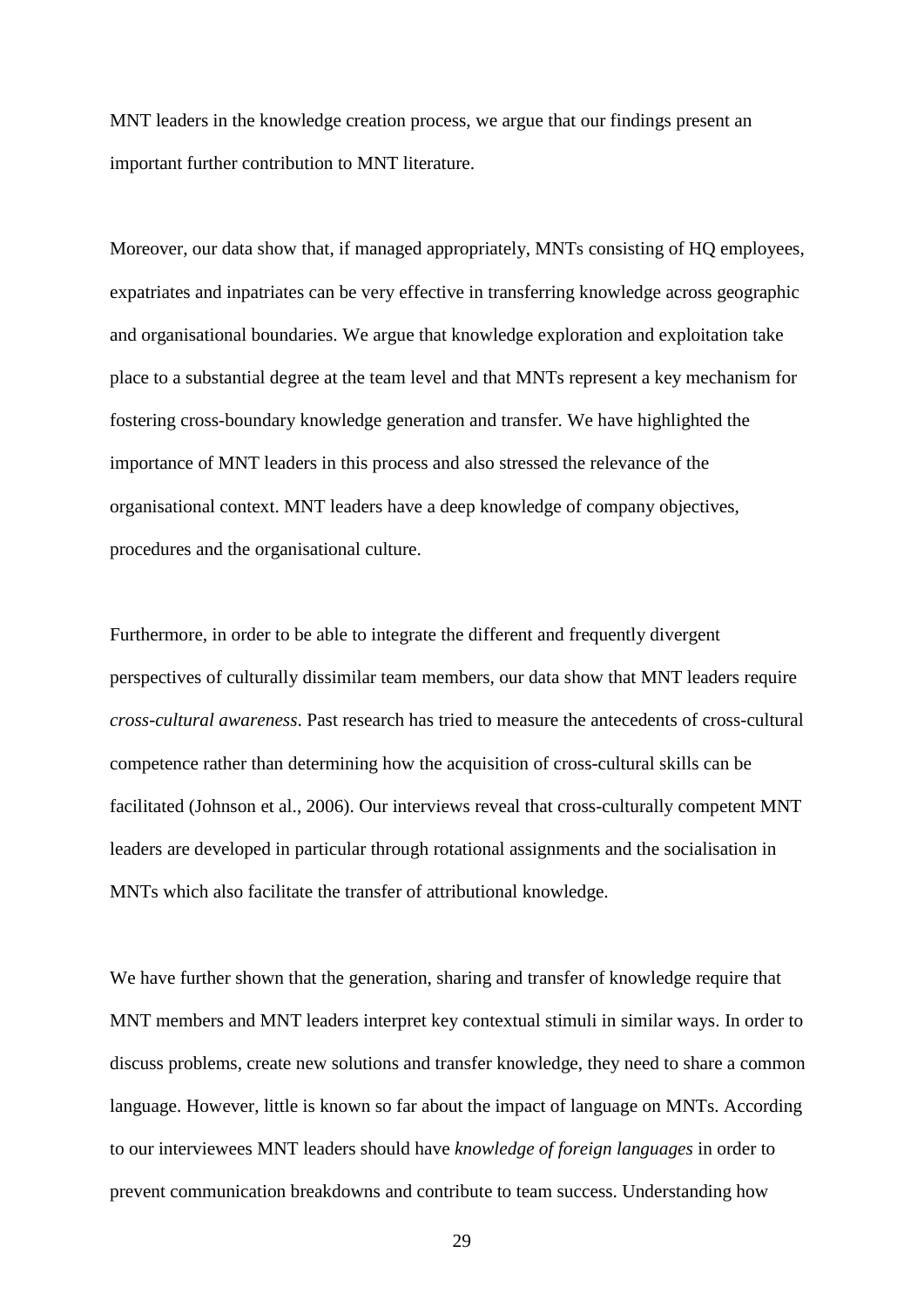language impacts the role of MNT leaders is among the most interesting issues for future research.

In contrast to previous studies on MNT leadership we have investigated the role of leaders within the overall organisational context. The fact that this study has been conducted in-depth in five different organisational settings has allowed us to compare the results across companies and to obtain a much clearer understanding of the relevance of the institutional context. Our findings reveal that MNT leaders must have a strong institutional support in order to facilitate the generation and transfer of tacit knowledge. In companies with a strong, ethnocentric HQ corporate culture leaders are mainly rewarded for their ability to assure that processes are followed in the company's way. However, by imposing the HQ's way on MNTs, the company limits its ability of working effectively with other national groups and decreases team members' motivation to acquire new, attributional knowledge. Consequently, we argue that an ethnocentric HQ-based organisational culture has a negative impact on MNT leaders' ability to respond appropriately to cultural differences, whereas a more inclusive corporate culture facilitates the acquisition of soft skills, encompassing the generation and transfer of knowledge. Most previous studies on MNTs have been conducted in laboratory settings or through short visits to companies during which questionnaires were distributed to convenience samples (Numic, 2008; Hajro, 2009). However, our study revealed that the context of an organisation shapes to a considerable degree MNT leaders' behavior and that it is difficult to understand their role without an explicit consideration of the institutional context. We consider this finding to be another important contribution to the MNT literature.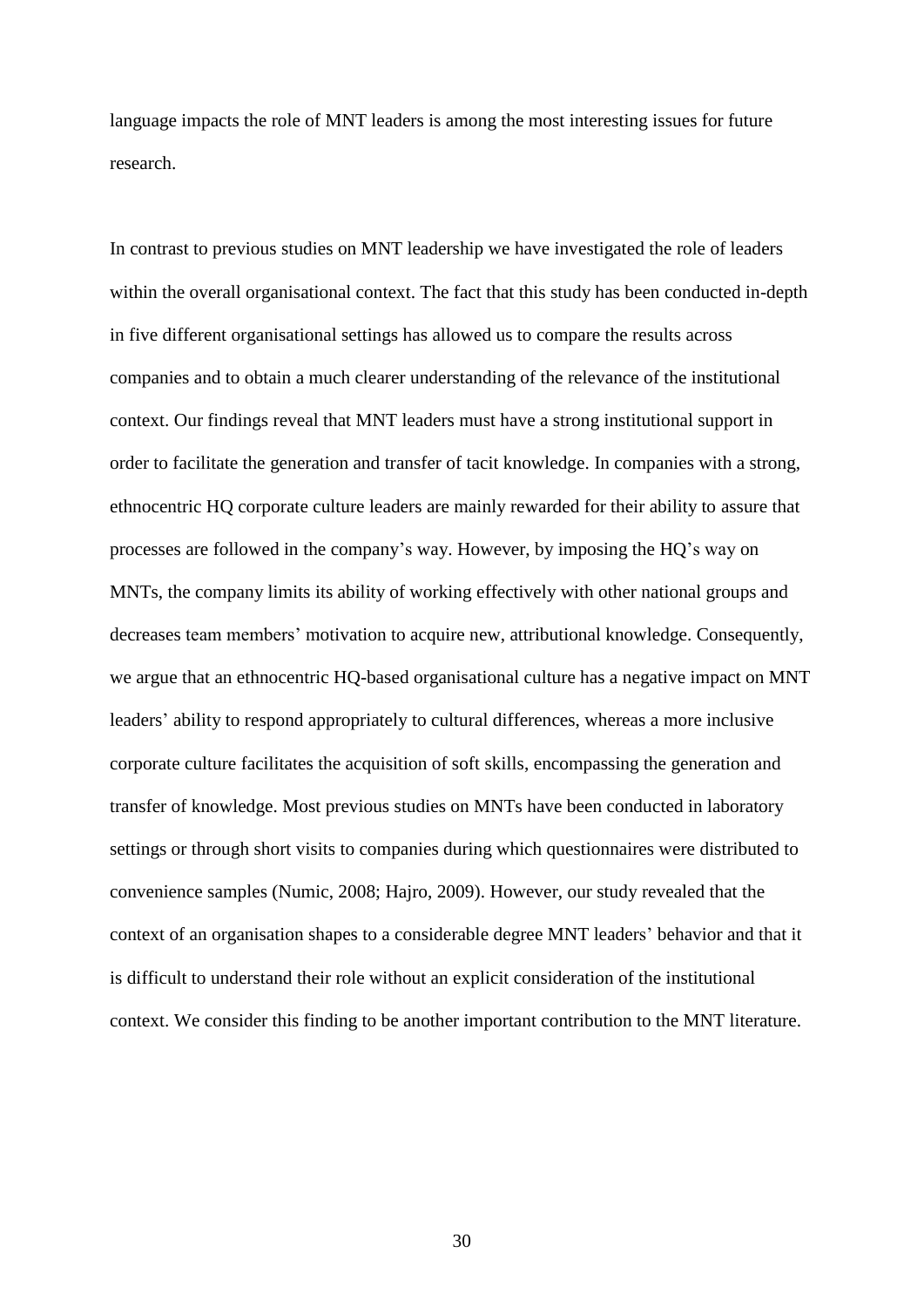## **Conclusions, implications and future research**

In order to identify and develop competent MNT leaders we believe that companies should be guided by the following six recommendations: First, companies should be aware of the competences that MNT leaders should possess to effectively lead such teams. These are among others: *knowledge management and transfer*; cross-*cultural awareness*; *motivation*; *goal setting*; *decision-making*; *selection of team members*; *delegation of tasks*; *monitoring*; *knowledge of foreign languages*; *coordination*; and *transfer of HQ corporate culture*. Second, companies should value the role of the MNT leader, in particular in the knowledge creation process. He/she has to prevent any communication breakdown in MNTs and is responsible for converting context-specific into context-generic knowledge. Third, companies have to provide a strong institutional support for MNT leaders by creating a corporate culture that is compatible with the basic conceptions of all parties involved. Only a shared and commonly accepted corporate culture will motivate members to share knowledge. An ethnocentric corporate culture that rewards MNT leaders for their ability to do things only the HQ's way will reduce their ability to respond appropriately to cultural differences. Fourth, companies should develop MNT leaders through numerous cross-cultural assignments and the socialisation in various MNTs, first as team members and subsequently as team leaders. Through foreign assignments MNT leaders access context-specific knowledge and learn to understand different cultures, perspectives and interests of host-country subsidiaries. The learning experience in MNTs enhances their cross-cultural competence and provides them with new international perspectives. Fifth, companies should be aware that during the early stages of a team formation MNTs are likely to experience a low degree of internal agreement, as cultural differences increase the level of complexity in MNTs. The experienced team leader who has a deep knowledge of company objectives, procedures and the organisational culture will enable host country representatives to overcome these problems and work more effectively within this context. Sixth, companies should only select cross-culturally competent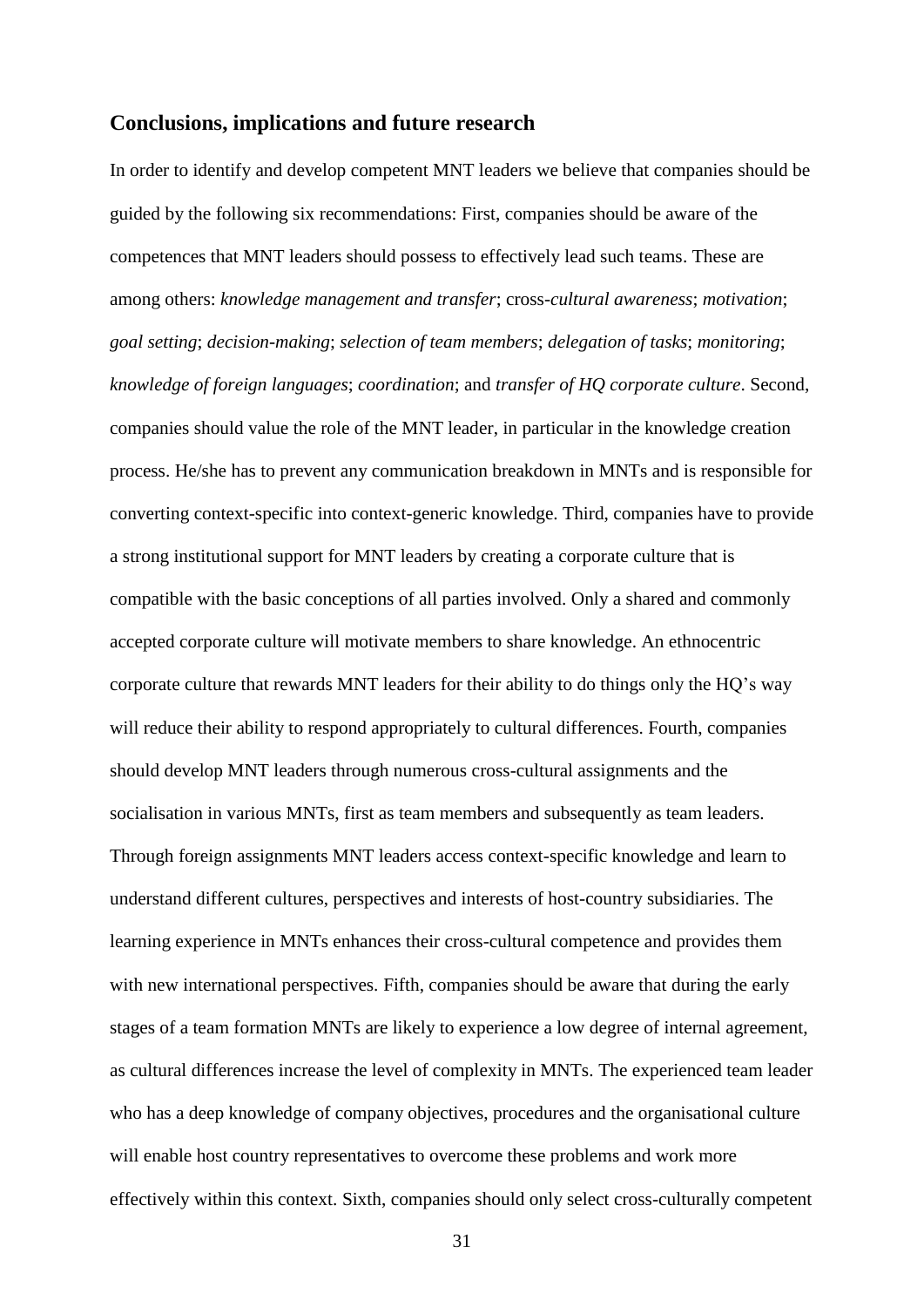and ideally also multilingual MNT leaders who will be able to motivate members to share and transfer valuable knowledge within the team. This is especially true if they are positioned at the intersection between their team members and external parties. Knowledge transfer requires that MNT leaders interpret key contextual stimuli in a similar way to the knowledge generators and then transform this knowledge so that it is fully understood by external parties. The use of a common language is essential in this context.

In future, we should continue studying the competences of MNT leaders. A more systematic investigation of this phenomenon is needed and requires that MNTs in multiple organisations, located in multiple cultural contexts and operating in different industries are included in the sample. Interviews should be conducted by researchers with different national backgrounds in order to avoid construct and interview bias. Our findings will need to be followed up and specified through more empirical research. Many of our interview partners were Austrians. In order to explore if there are specific MNT leadership requirements to certain cultures, MNT leaders and MNT members from more countries should be included in future research samples. Moreover, leaders may be perceived differently in different industries and different institutional contexts. By identifying competences of MNT leaders and looking into differences of leadership styles in different organisations, it will be possible to improve MNT performance. More attention should also be devoted to the links between team leadership and the organisational and cultural context in order to identify the factors that influence MNT leadership success. Exploring these factors further presents an interesting avenue for future research.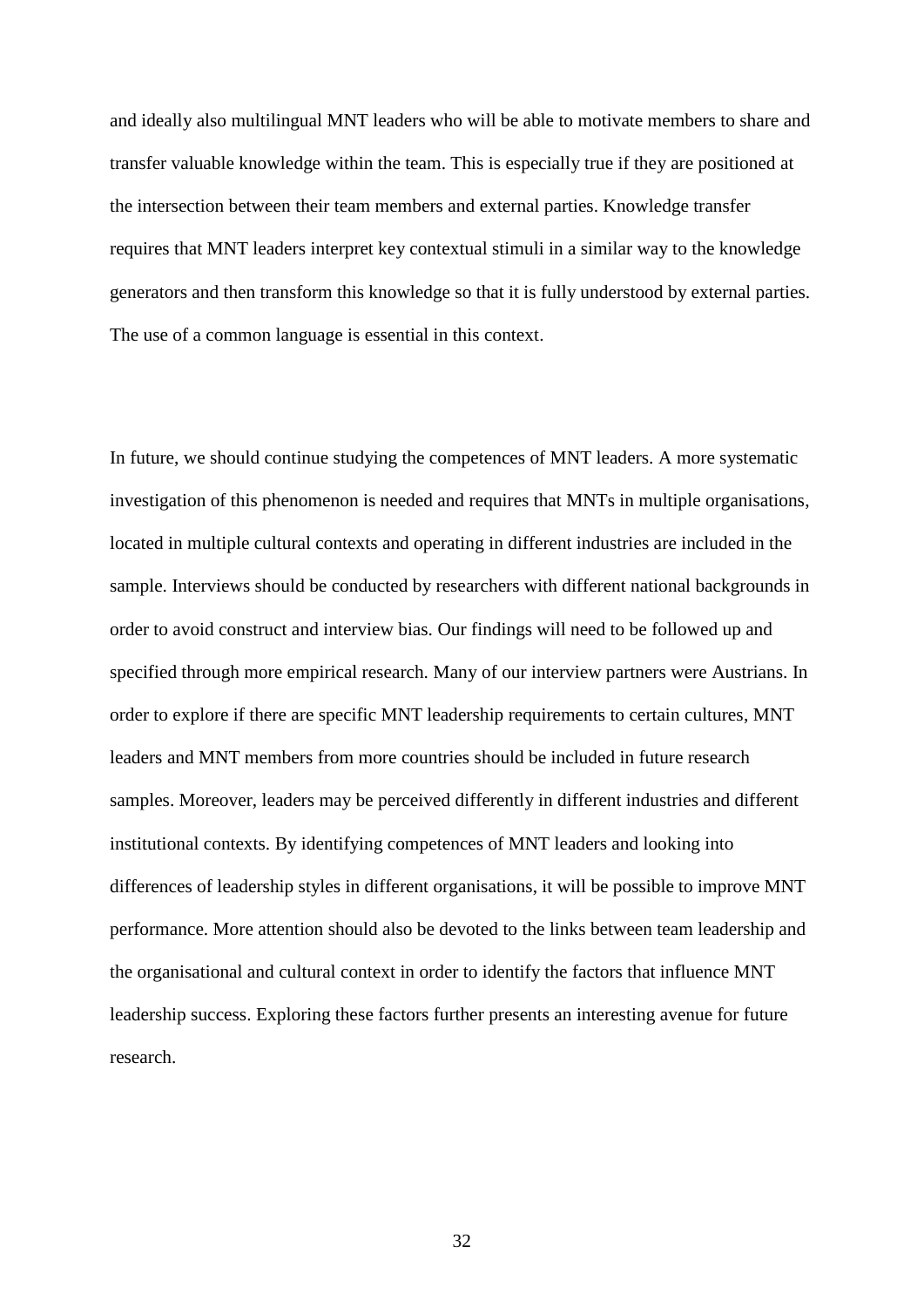# **Acknowledgement**

We would like to acknowledge the excellent research assistance of Alexandra Rubesch from the Vienna University of Economics and Business Administration.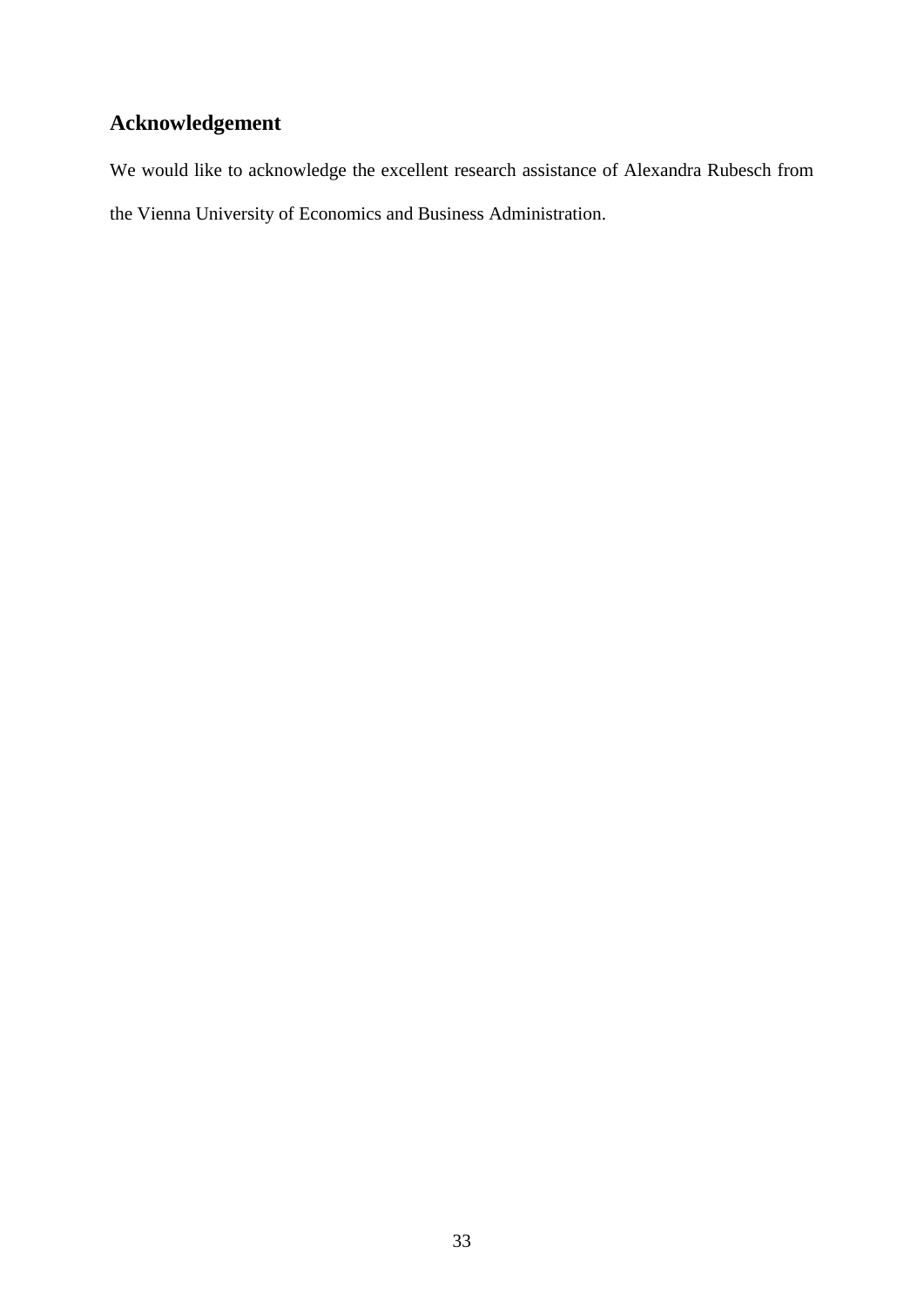## **References**

Baba, M.L., Gluesing, J., Ratner, H. and Wagner, K.H. (2004) The contexts of knowing: natural history of a globally distributed team. *Journal of Organisational Behaviour*, 25(5), 547-87.

Bartlett, C. and Ghoshal, S. (1989) *Managing across borders: The transnational solution.* Harvard Business School Press, Cambridge.

Bonache, J. and Brewster, C. (2001) Knowledge transfer and the management of expatriation. *Thunderbird International Business Review*, 43(1), 145-168.

Butler, C.L., and Earley, P.C. (2001) Multinational Groups and the Structuration of Organizational Culture: a Sociological Perspective; in Cooper, C.L., Cartwright, S., Earley, P.C. (Eds.), *Organizational Culture and Climate*, 53-85. John Wiley & Sons Ltd, New York.

Cox T., Lobel S., and McLeod P. (1991) Effects of ethnic group cultural differences on cooperative and competitive behaviour on a group task. *Academy of Management Journal*, 34 (4), 827-847.

Cummings, J.N. (2007) Leading group from a distance: How to mitigate consequences of geographic dispersion. In: S. Weisband and L. Atwater (Eds.), *Leadership at a distance: research in technologically supported work,* Lawrence Erlbaum Associates, Mahwah, NJ.

Dickson, M.W., Den Hartog, D.D. and Mitchelson, J.K. (2006) Research on leadership in a cross-cultural context: Making progress, and raising new questions. *Leadership Quarterly,* 14(6), 729-768.

Earley, P.C. (2002) Redefining interactions across cultures and organizations: moving forward with cultural intelligence. In B.M. Staw and R.M. Kramer (Eds.) *Research in Organisational Behaviour*, 24, 271-299, Elsevier, Oxford.

Earley, P.C., and Gibson, C.B. (2002) *Multinational Work Teams: A New Perspective*. Lawrence Erlbaum Associates, Mahwah, NJ.

Earley, P.C. and Mosakowski, E.M. (2000) Creating hybrid team cultures: An empirical test of international team functioning. *Academy of Management Journal*, 43(1), 26-49.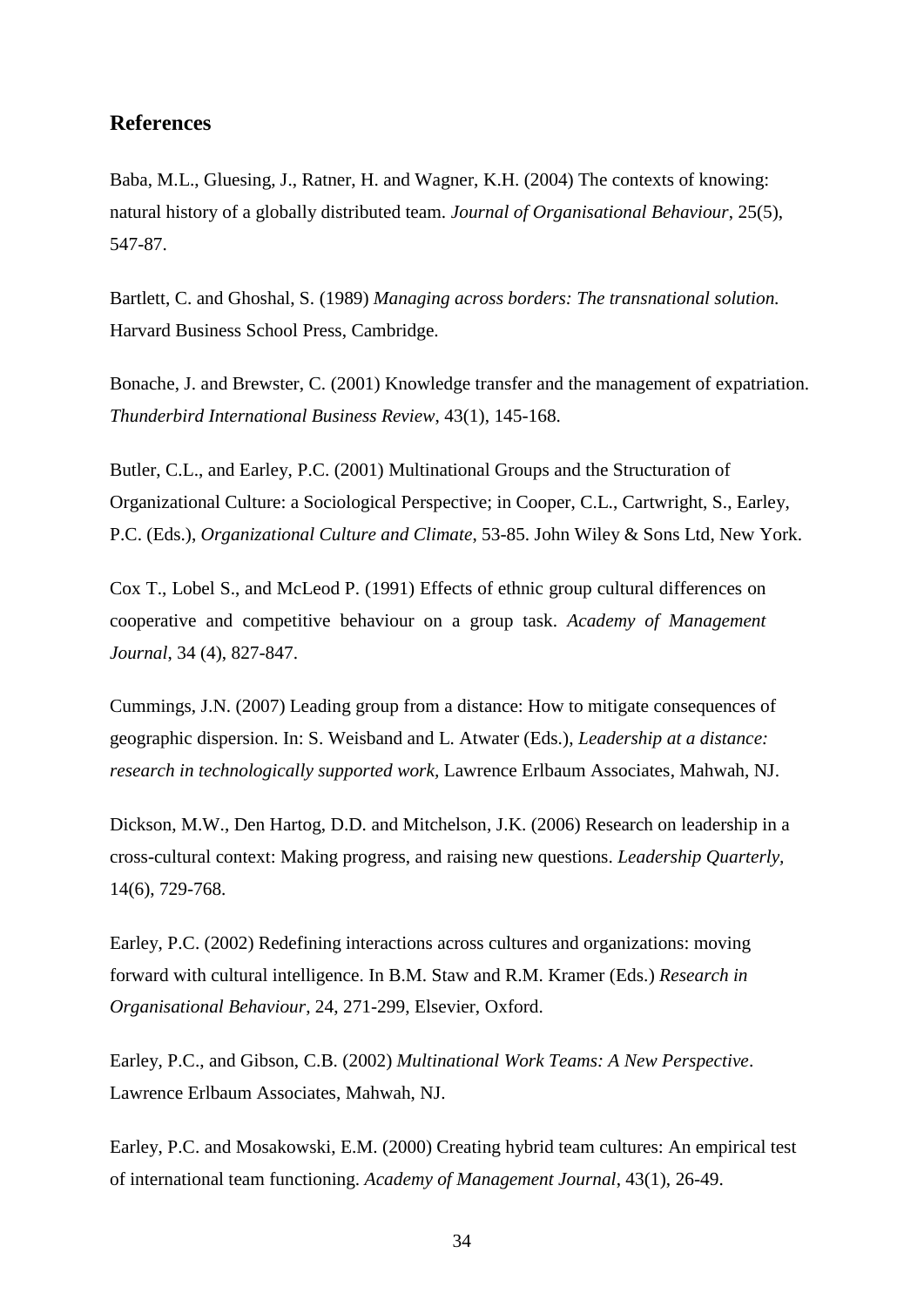Edmondson, A.C., Dillon, J.R and Roloff, K.S. (2007) Three Perspectives on Team Learning

Outcome Improvement, Task Mastery, and Group Process. *Academy of Management Annals*, 1(1), 269-314.

Ely, R. D. and Thomas, D. A. (2001) Cultural diversity at work: The effects of diversity perspectives on work group processes and outcomes. *Administrative Science Quarterly*, 46(2), 229-273.

Erez, M. and Earley, P.C. (1993) *Culture, self-identity and work.* Oxford University Press, New York.

Fink, G., Neyer, A. K., Kölling, M. and Meierewert, S. (2004a) An Integrative Model of Multinational Team Performance. *EI Working Paper Nr. 60, WU Wien*.

Fink, G., Neyer, A. K., Kölling, M. and Meierewert, S. (2004b) *Research on intercultural management interaction: the cultural standard method*. Paper presented at the First International Co-Sponsored Conference, Research Methods Division Academy of Management, in Lyon, France.

Gibson, C.B., Zellmer-Bruhn, M.E., and Schwab, D.P. (2003) Team Effectiveness in multinational organizations: evaluation across contexts. *Group and Organization Management,* 28(4), 444-474.

Gudykunst, W.B. (1995) Anxiety/uncertainty management (AUM) theory: Current status. In R.L. Wiseman (Eds.), *Intercultural communication theory*, 8-58, Sage, Thousand Oaks, California.

Gupta, A.K. and Govindarajan, V. (2000) Knowledge Flows within Multinational Corporations. *Strategic Management Journal,* 21(4), 473-496.

Hajro, A. (2009) Contextual influences on multinational teams: empirical evidence from an Austrian company. *European Journal of International Management*, 3 (1), 111-129.

Harzing, A. and Feely, A.J. (2008) The language barrier and its implications for HQsubsidiary relations. *Cross-Cultural Management: An International Journal*, 15(1), 49-60.

Johnson, J. P., Lenartowicz, T. and Apud, S. (2006) Cross-cultural competence in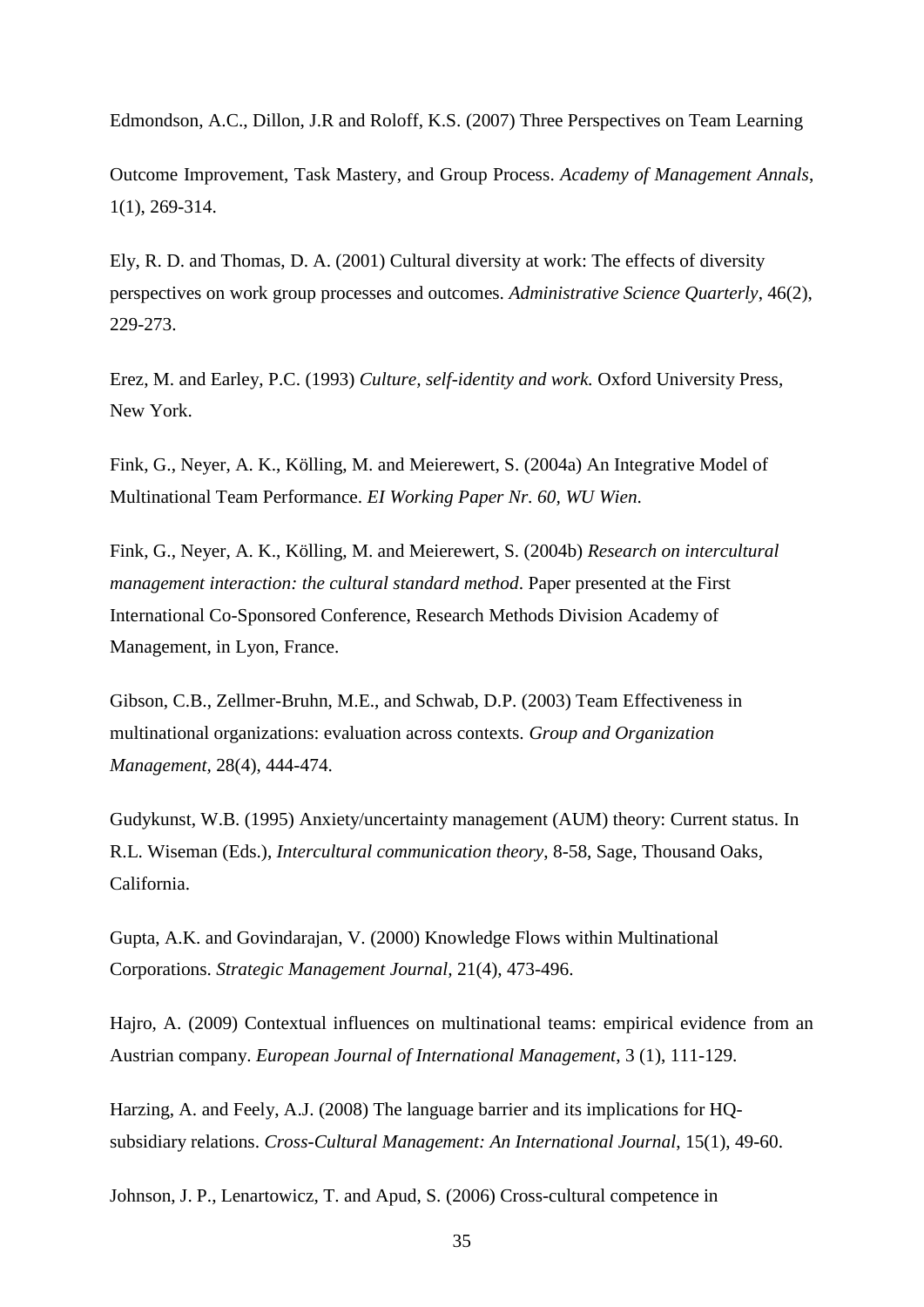international business: toward a definition and a model. *Journal of International Business* Studies, 37(4), 525-543.

Joshi, A., and Lazarova, M. (2005) Do Global teams need global leaders? Identifying leadership competences in multinational teams. In Shapiro, D. L., *Managing Multinational Teams: Global Perspectives*. Elsevier, Amsterdam.

Kirkman, B.L., Rosen, B., Tesluk, P.E., and Gibson, C.B. (2004) The impact of team empowerment on virtual team performance: The moderating role of face-to-face interaction. *Academy of Management Journal*, 47(5), 175-92.

Matveev, A. V., and Nelson, P. E. (2004) Cross cultural communication competence and multicultural team performance: Perceptions of Americans and Russian Managers. *International Journal of Cross Cultural Management,* 4(2), 253-270.

Maznevski, M., and DiStefano, J. (2000) Global leaders are team players: Developing global leaders through membership on global teams. *Human Resource Management*, 39(3), 195-208.

Mayring P. (2000) Qualitative Content Analysis. *Forum: Qualitative Social Research*. 1(2), 1- 10.

Nonaka, I. and Takeuchi, H. (1995) *The knowledge creating company: How Japanese companies create the dynamics of innovation*. Oxford University Press, New York.

Numic, A. (2008) *Multinational Teams in European and American Companies*. Peter Lang Publishing Group, Frankfurt.

O'Reilly C.A., and Chatman J. (1996) Culture as social control: corporations, cults, and commitment. In Staw B.M. and Cummings L.L. (Eds.). *Research in Organizational Behaviour*, 18, 157-200. Greenwich, CT: JAI Press.

Schweiger, D. M., Atamer, T. and Calori, R. (2003) Transnational project teams and networks: making the multinational organization more effective. *Journal of World Business*, 38(2), 127-140.

Schwer, S. (2004) *Salsa Cultures.* Unpublished Master Thesis at the Vienna University of Economics and Business Administration.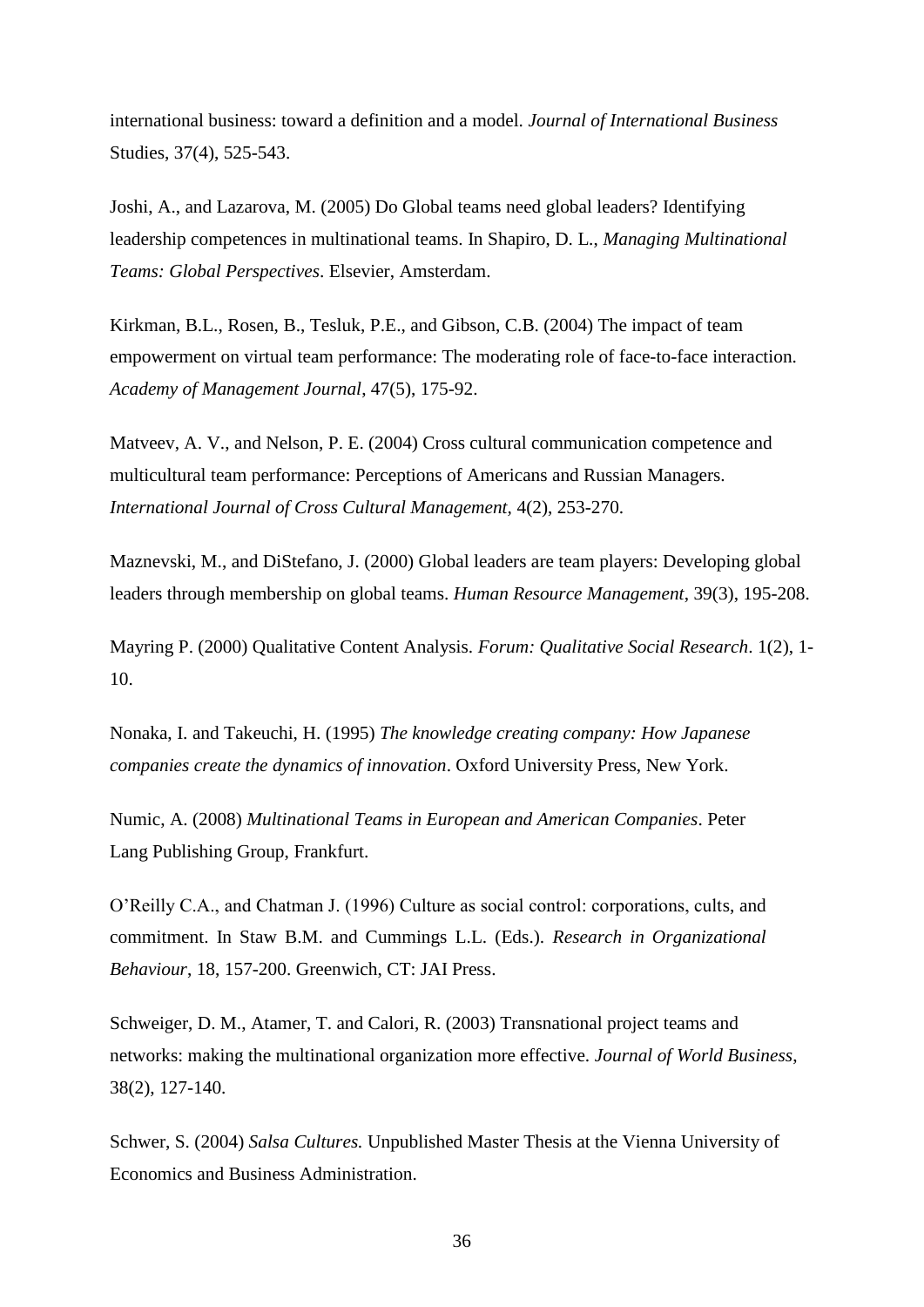Shapiro, D.L., Furst, S., Spreitzer, G. and Von Glinow M. (2002) Transnational teams in the electronic age: Are team identity and high performance at risk? *Journal of Organisational Behaviour,* 23(4), 455-67.

Watson, W.E., Johnson, L., and Merritt, D. (1998) Team orientation, self-orientation and diversity in task groups: their connection to team performance over time. *Group and Organizational Management*, 23(2), 161-189.

Watson, W.E., Kumar, K., and Michaelsen, L.K. (1993) Cultural diversity's impact on interaction process and performance: Comparing homogeneous and diverse task groups, *Academy of Management*, 36 (3), 590-602.

Witzel, Andreas (2000) The Problem Centred Interview. Forum Qualitative Social Research, 1(1).

Zaccaro, S. J., Rittman, A. L. and Marks, M. A. (2001) Team Leadership. *The Leadership Quarterly*, 12(4), 451-483.

Zellmer-Bruhn, M. and Gibson, C. (2006) Multinational Organization Context: Implications for Team Learning and Performance. *Academy of Management Journal*, 49(3), 501-518.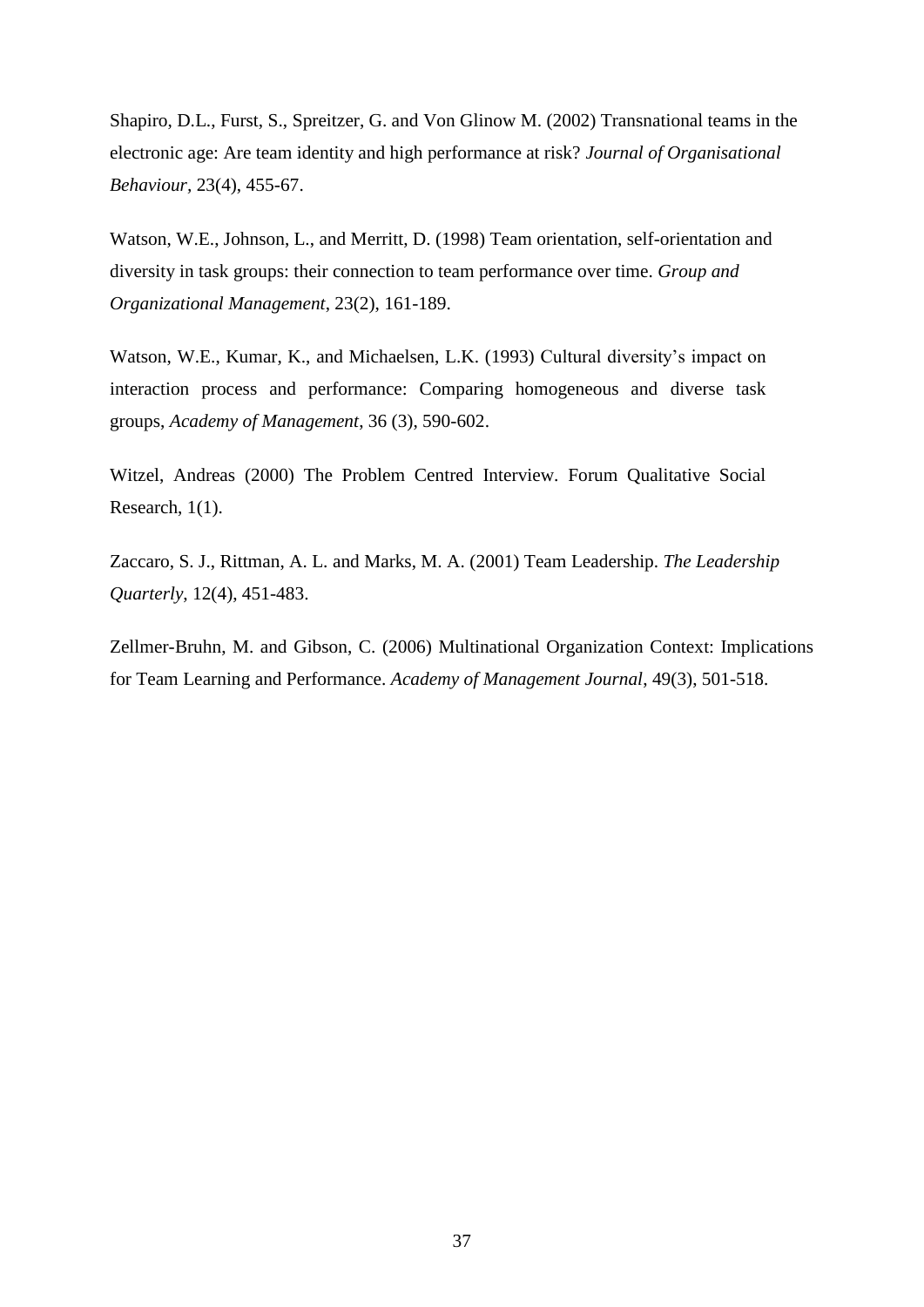| Company                                           | <b>Interviees</b> | <b>Countries</b><br>represented                                                                                                                                        | <b>Function</b>                            | <b>Gender</b>                | <b>Educational</b><br><b>Background</b> |
|---------------------------------------------------|-------------------|------------------------------------------------------------------------------------------------------------------------------------------------------------------------|--------------------------------------------|------------------------------|-----------------------------------------|
| German<br>Chemicals<br>(GC)                       | 15                | Austria: 9<br>Polen: 2<br>Ukraine: 2<br>Bosnia: 1<br>Hungary: 1                                                                                                        | Team leaders: 8<br>Team members:<br>7      | Female: 8<br>Male: 7         | Master: 14<br>Bachelor: 1               |
| Austrian<br>Electronics<br>(AE)                   | 12                | Austria: 6<br>Spain: 1<br>Slovakia: 1<br>USA: 1<br>South Africa: 1<br>Bosnia: 1<br>Rumania: 1                                                                          | Team leaders: 5<br>Team members:<br>7      | Female: 3<br>Male: 9         | Master: 9<br>Bachelor: 3                |
| American<br>Consumer<br>Goods<br>(ACG)            | 15                | USA: 9<br>India: 6                                                                                                                                                     | Team leaders: 7<br>Team members:<br>8      | Female: 4<br>Male: 11        | Master: 3<br>Bachelor: 12               |
| German<br>Electrical<br>Engineering<br>(GEE)      | 18                | Austria: 17<br>Burma: 1                                                                                                                                                | Team leaders:<br>12<br>Team members:<br>6  | Female: 2<br><b>Male: 16</b> | Master: 15<br>Bachelor: 3               |
| Finish<br>Engineering<br><b>Services</b><br>(FES) | 19                | Austria: 10                                                                                                                                                            | Team leaders: 6<br>Team members:<br>6      | Female: 1<br>Male: 9         | Master: 7<br>Bachelor: 3                |
| Total                                             | 70                | Austria: 42<br><b>USA: 10</b><br>India: 6<br>Polen: 2<br>Ukraina: 2<br>Bosnia: 2<br>Hungary: 1<br>Spain: 1<br>Slovakia: 1<br>South Africa: 1<br>Rumania: 1<br>Burma: 1 | Team leaders:<br>38<br>Team members:<br>32 | Female:<br>18<br>Male: 52    | Master: 48<br>Bachelor: 22              |

## **Table 1: Information on interviewees**